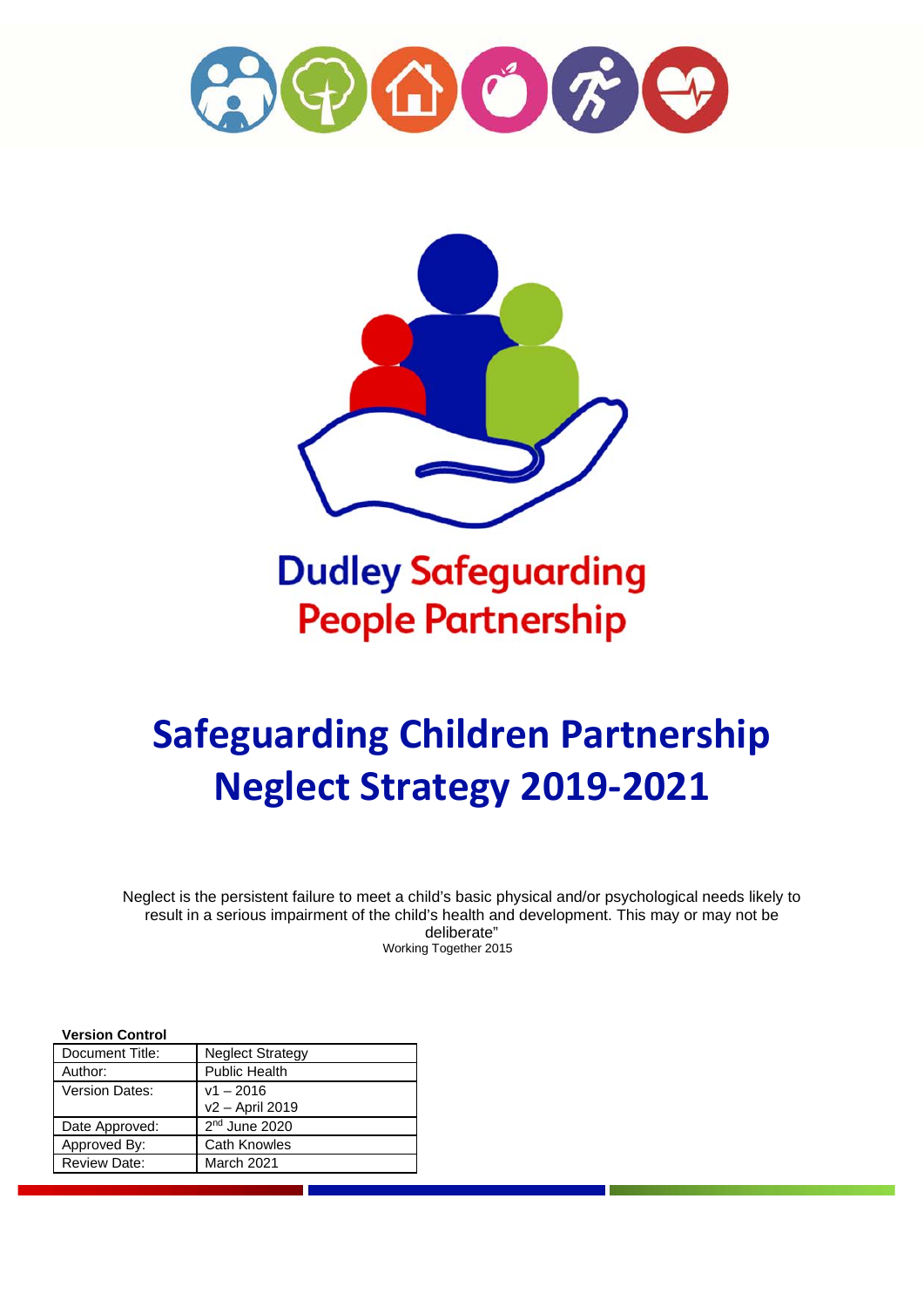## **Contents**

| Neglect from a community perspective - What children, families, communities and practitioners |
|-----------------------------------------------------------------------------------------------|
|                                                                                               |
|                                                                                               |
|                                                                                               |
|                                                                                               |
|                                                                                               |
|                                                                                               |
|                                                                                               |
|                                                                                               |
|                                                                                               |
|                                                                                               |
|                                                                                               |
|                                                                                               |
|                                                                                               |
|                                                                                               |
|                                                                                               |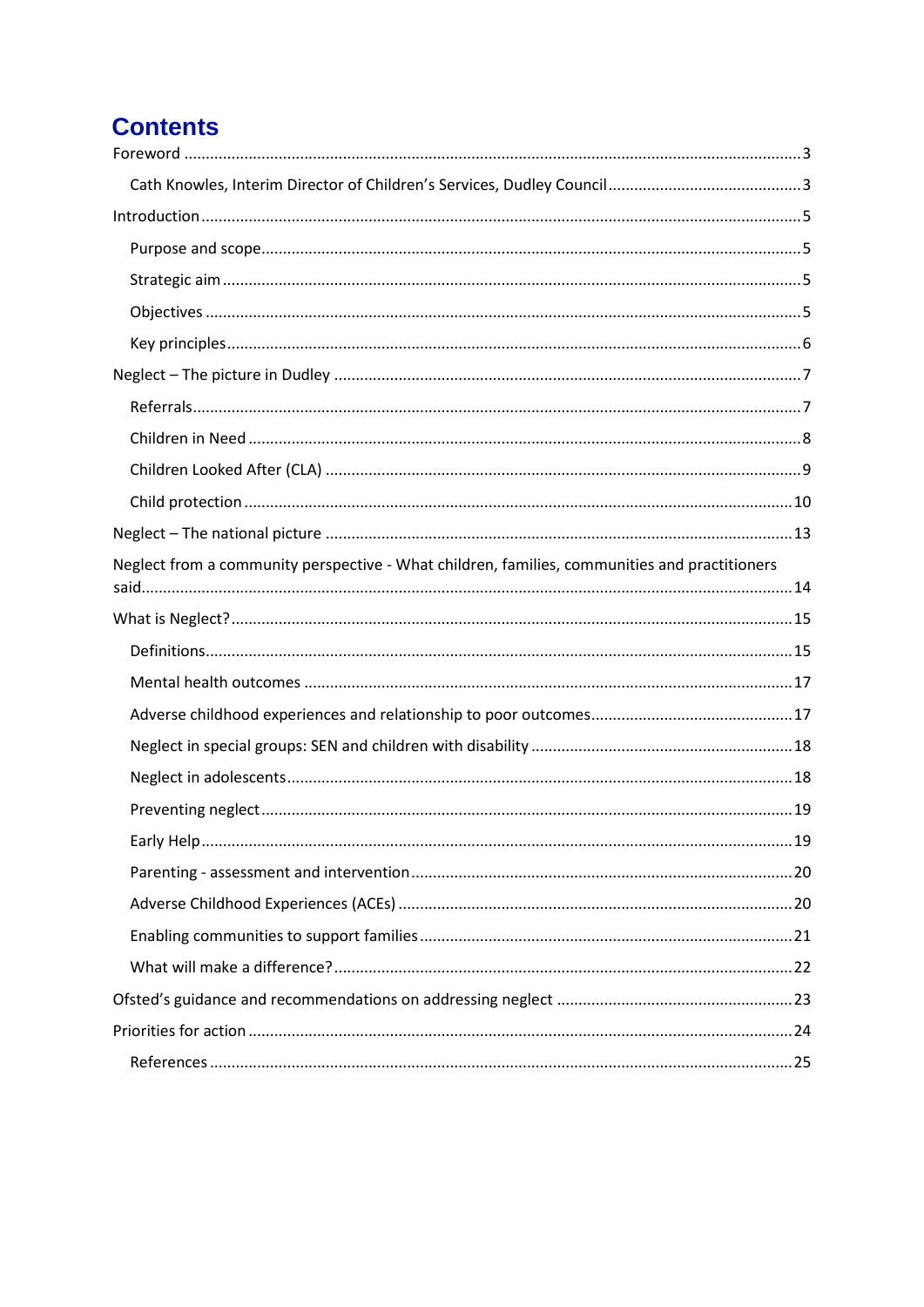## <span id="page-2-0"></span>**Foreword**

## <span id="page-2-1"></span>**Cath Knowles, Interim Director of Children's Services, Dudley Council**

Dudley is committed to improving the physical, mental and emotional health and wellbeing of children and to protect them from neglect and other forms of abuse.

Dudley Safeguarding People Partnership (DSPP) has overall responsibility for coordinating, supporting and improving the ways in which the various agencies involved with children and young people work together in partnership to protect them and promote their welfare.

> **The Vision of DSPP is that children and young people in Dudley grow up in an environment in which their needs are met and they are safe from harm.**

Neglect remains the most common form of child maltreatment in England<sup>1</sup>. Local data also identifies Neglect is an issue in Dudley.

> **The vision of the strategy is to prevent and reduce neglect. Where neglect occurs there is early recognition and timely and appropriate response to a child considered to be at risk of physical, emotional neglect or abuse**

DSPP has developed the Neglect Strategy with support from Public Health and in partnership with the Children and Young People's Alliance Board and DSPP multi-agency partners. The strategy will provide useful sources of information and guidance, support good practice with an ultimate aim of preventing neglect, improving the lives of children and young people who are victims or likely to be victims of neglect with or without coexisting abuse.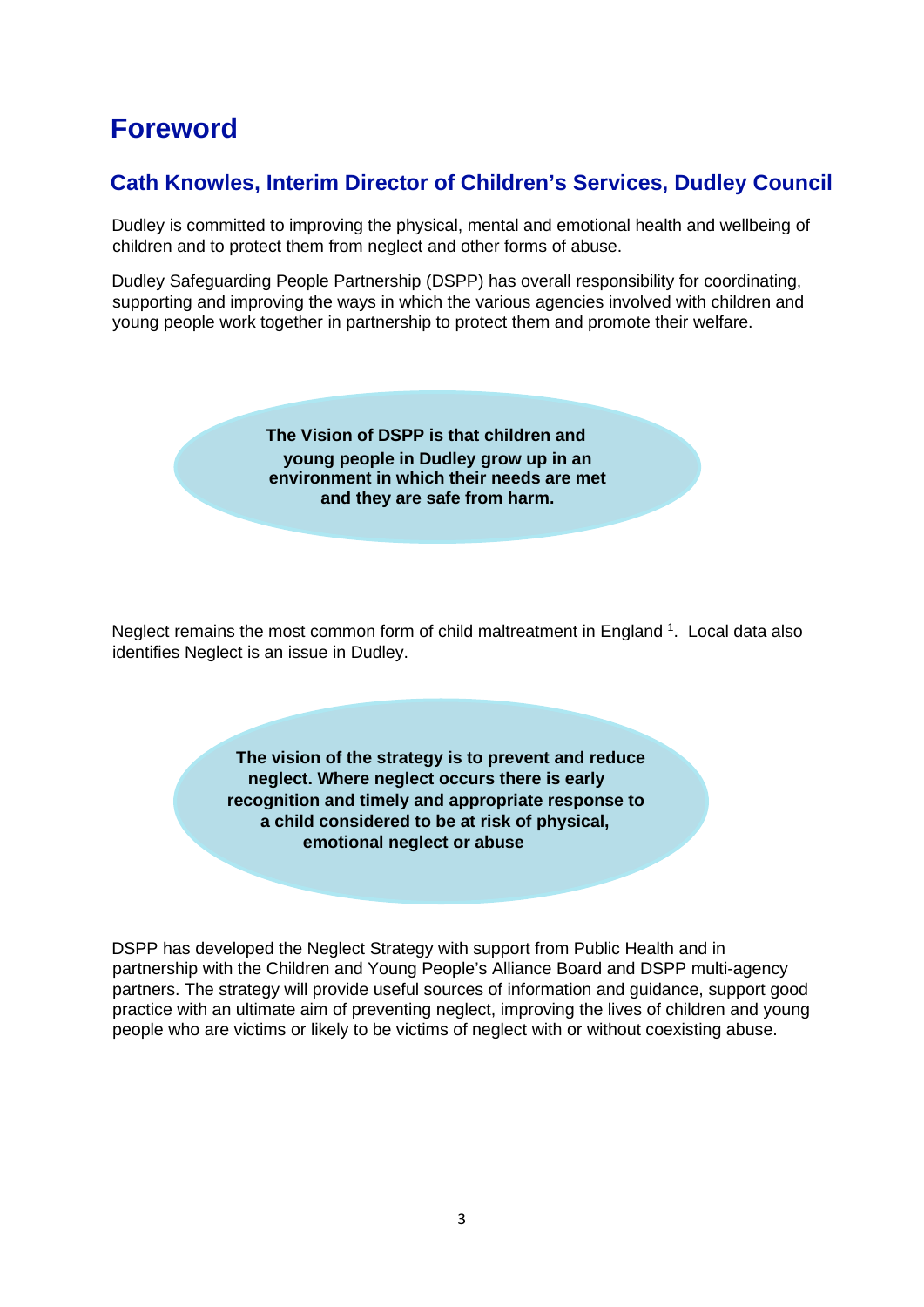

NSPCC 2016

We recognise that a concerted shift to prevention where everyone – children, parents, communities, universal services and partner agencies – works together to help children thrive, preventing neglect before it happens and nipping early problems in the bud is ultimately the vision for our communities in Dudley.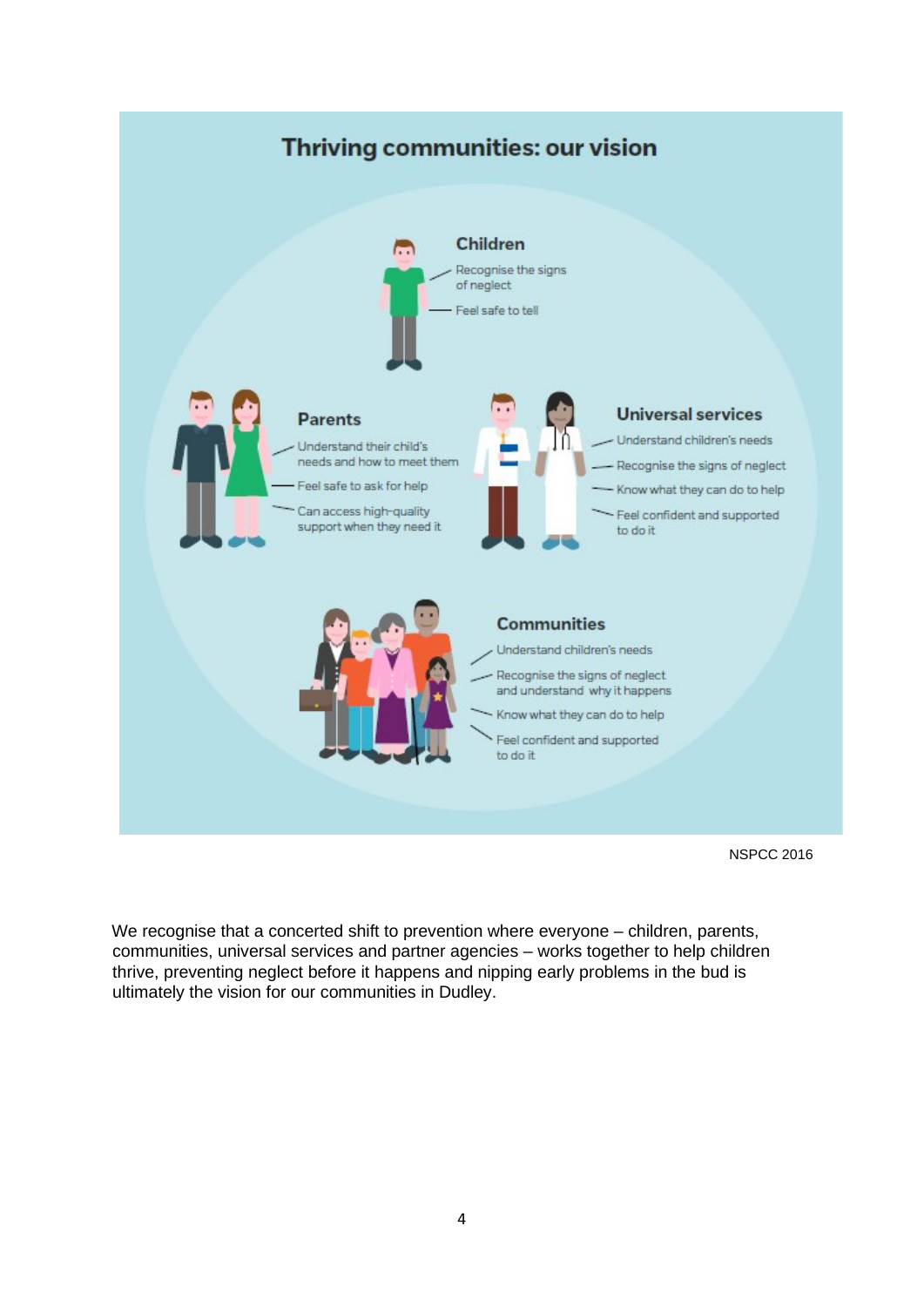## <span id="page-4-0"></span>**Introduction**

Neglect is the most common form of child maltreatment in England<sup>2&3</sup> and the USA<sup>4</sup>. In England, almost half (43%) of child protection plans are made in response to neglect, and it features in 60% of serious case reviews<sup>5</sup>.

Neglect is a serious issue and can compromise a child's development across several domains. There is evidence that demonstrates the adverse effect of neglect on all the seven dimensions of development including health, education, identity, emotional and behavioural development, family and social relationships, social presentation and self-care skills<sup>1</sup>. Therefore, early identification and timely intervention are extremely important to ensure the safety, wellbeing and development of children and young people. Dudley is committed to tackling the issue of neglect effectively and this strategy will inform the planning and actions needed to do so.

### <span id="page-4-1"></span>**Purpose and scope**

The purpose of this document is to outline the aims and objectives, key principles and the strategic action plan for Dudley's approach to dealing with neglect. It takes into consideration the statutory definition, current picture of neglect in Dudley and the practical aspects of addressing the issue which includes engagement and training of frontline staff and enhancing their understanding and skills to enable identification of those at risk of neglect, early recognition of neglect and timely intervention.

## <span id="page-4-2"></span>**Strategic aim**

The strategic aim is to prevent and reduce neglect and to ensure the safety and wellbeing of children and young people in Dudley. In order to fulfil the aim, it is imperative that neglect is prevented, recognised early and that all agencies involved in the care of children in Dudley should work in partnership and have a uniform, consistent, timely and appropriate response to a child considered to be at risk of physical, emotional neglect or abuse.

### <span id="page-4-3"></span>**Objectives**

- 1. Improved strategic commitment to understanding neglect, service need and provision
- 2. Improved awareness and recognition of neglect underpinned by common language, approach
- 3. Prevent and minimise the incidents of neglect and improve the effectiveness of responses to neglect
- 4. Improved community participation, including voice of children and young people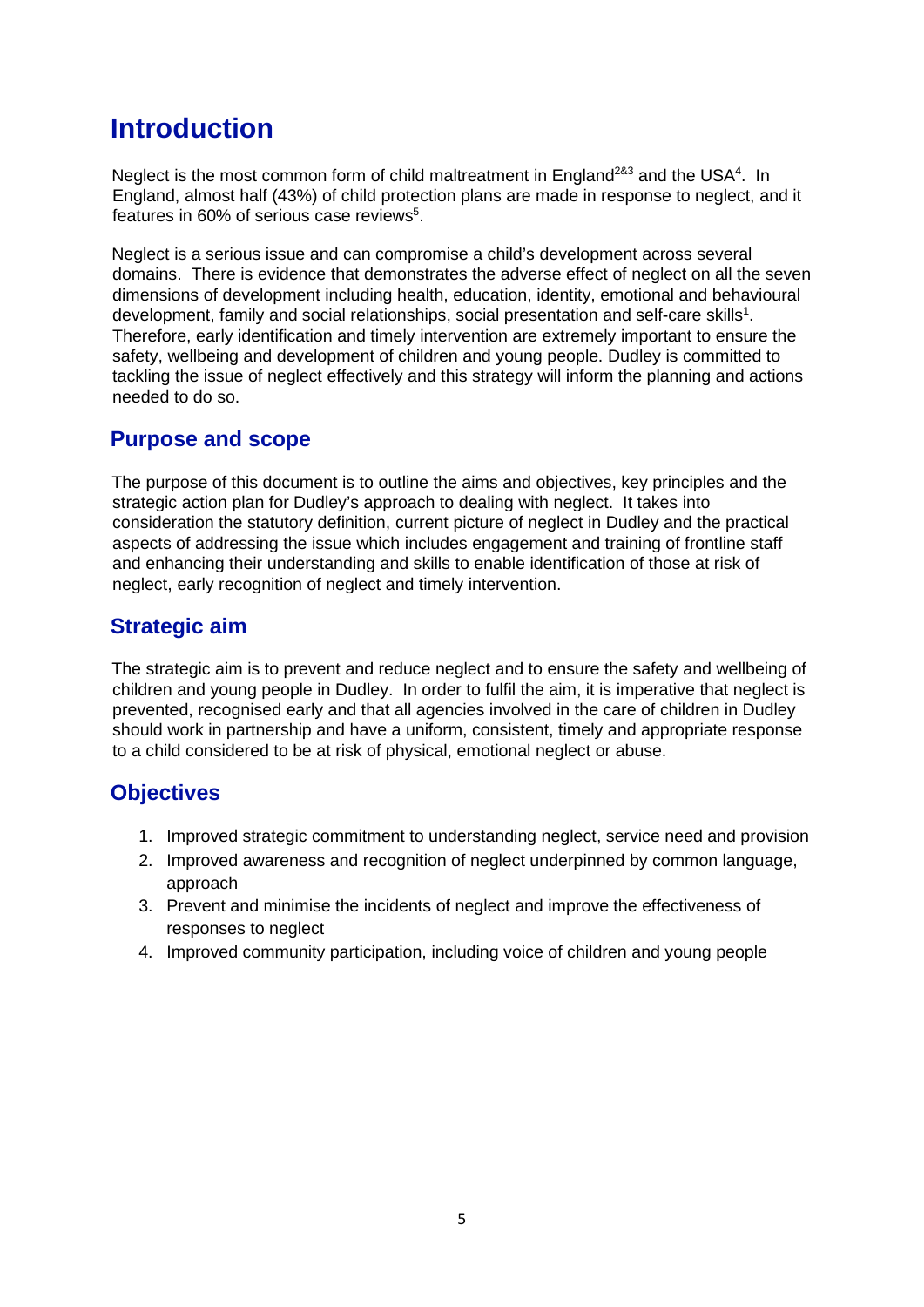## <span id="page-5-0"></span>**Key principles**

**The strategy rests on the following guiding principles:** 

- **a) Enabling a shared understanding of neglect and that the safety and wellbeing of children and young people is a priority issue.**
- **b) There must be a shared understanding of the consequences of neglect and effects on child's health, safety and development including the impact of emotional neglect.**
- **c) Early recognition of neglect followed by timely assessment and intervention.**
- **d) A uniform, consistent and integrated approach from all agencies and effective collaboration between them includes effective information sharing to inform.**
- **e) Early help approach to improve the safety of children and young people.**
- **f) Recognition of the overlap between neglect and other forms of child maltreatment such as domestic abuse and substance misuse etc.**
- **g) Recognition that children with special educational needs and disabilities are potentially more vulnerable.**
- **h) Ensuring a 'Whole family approach' is adopted by all stakeholders.**
- **i) Periodic assessment of progress made by families and work with children and young people to be measured by its impact on outcomes.**
- **j) Appropriate statutory action to be taken if sufficient progress has not been made and existing support and intervention have not been successful in addressing the level of risk present.**
- **k) Professionals must be curious and inquisitive about circumstances and events. They need to feel confident to challenge families and each other about the sustainability of any improvements required. Historical information must be considered to inform the present position and identify families at risk of intergenerational neglect.**
- **l) The views of service users to be taken into consideration and lessons should be learned from experiences of families, children and young people living with neglect.**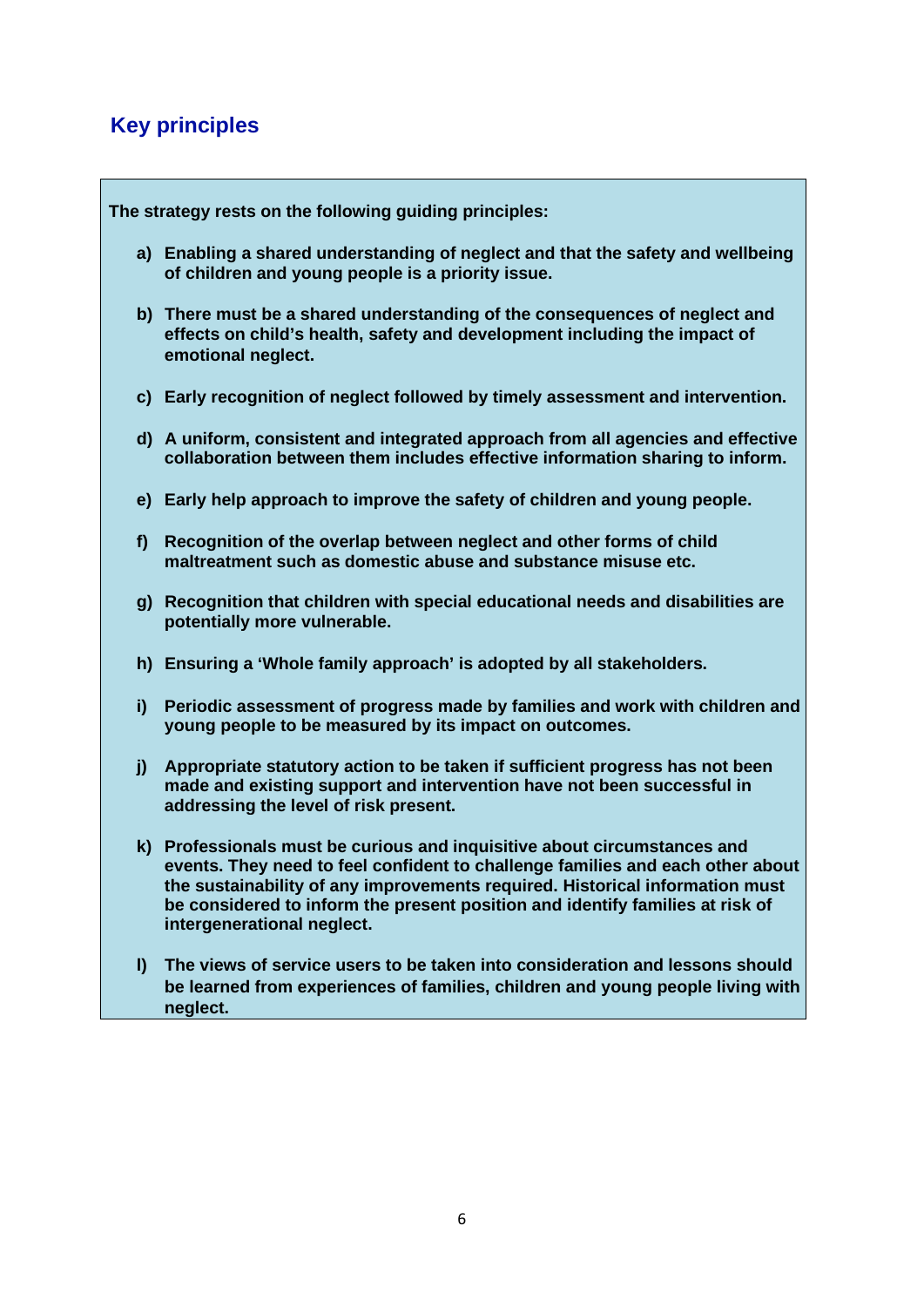## <span id="page-6-0"></span>**Neglect – The picture in Dudley**

(NB the figures reflect the period up to 2018 and are not updated during the life of the strategy i.e. 2019-2021)

### <span id="page-6-1"></span>**Referrals**



*Figure 1*



- The overall number of referrals to children's services is showing an increasing trend from 2013 to 2018.
- Around a quarter of referrals in both 2017 and 2018 were re-referrals in the last 12 months, which is an increase from previous years.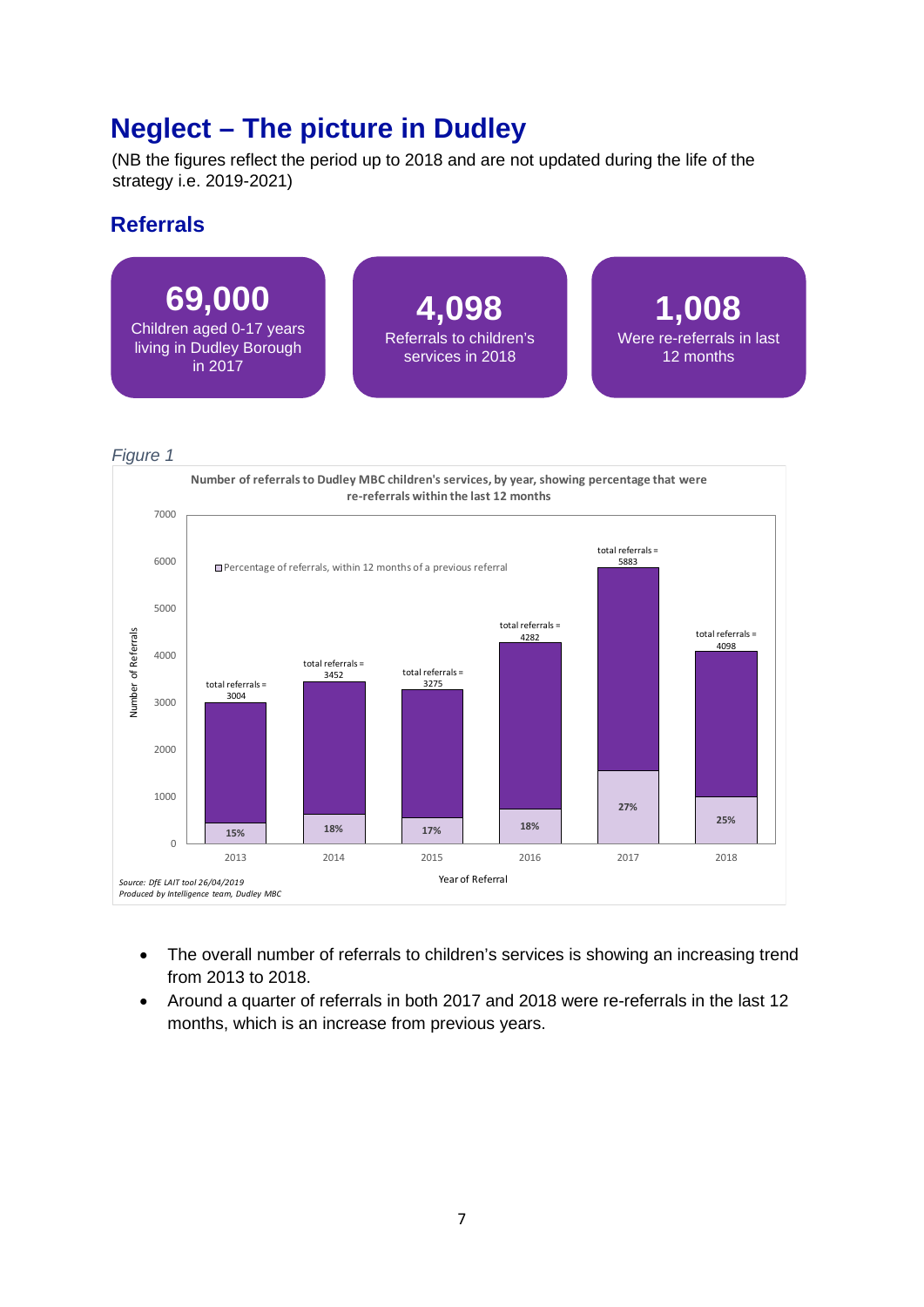## <span id="page-7-0"></span>**Children in Need**







• The rate of children in need in Dudley is showing an overall decreasing trend from 2013 to 2018, but it is still higher than the rates for both England and the West Midlands.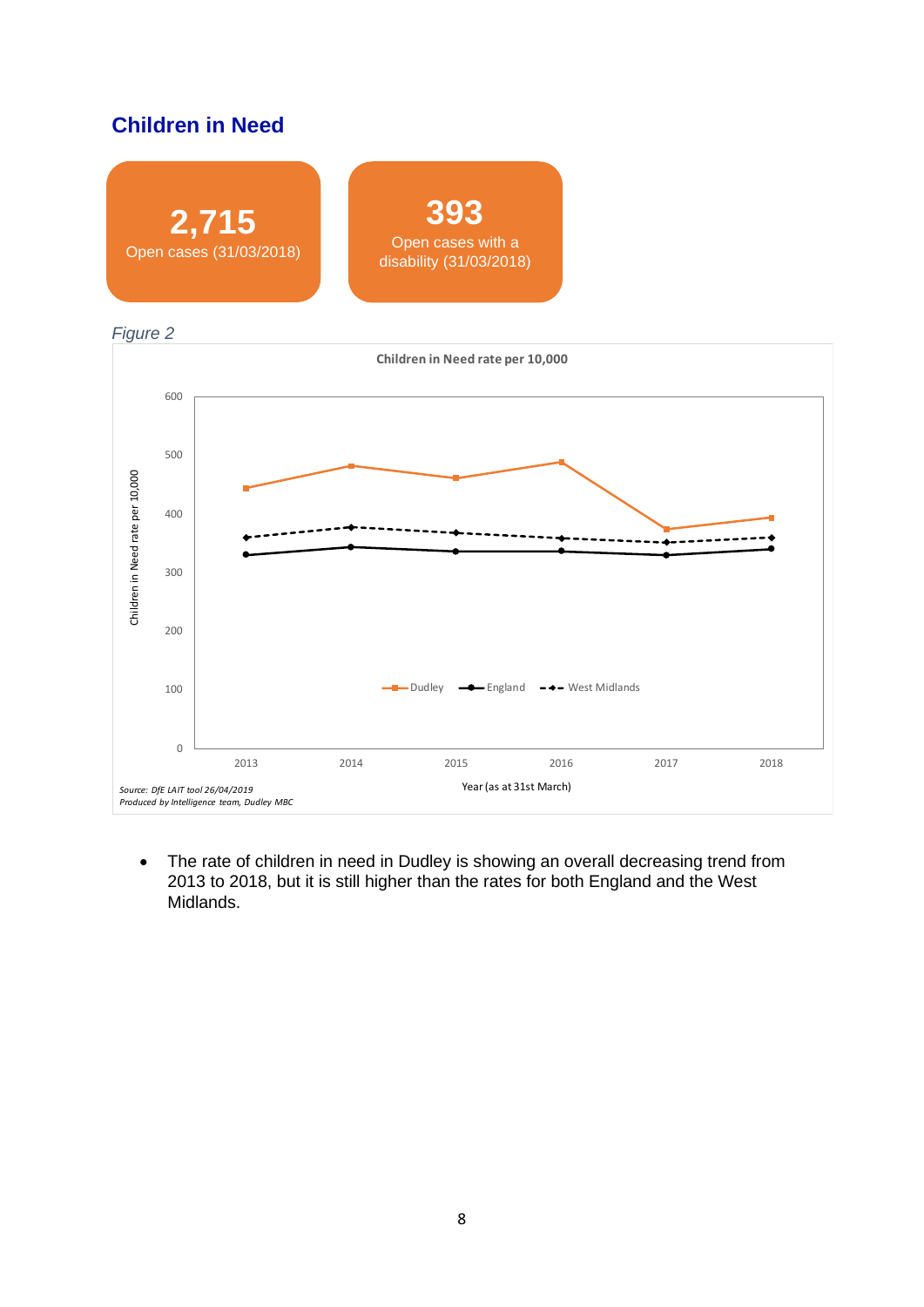## <span id="page-8-0"></span>**Children Looked After (CLA)**



A child or young person who is "looked after" is in the care of the local authority. They can be placed in care voluntarily by parents struggling to cope, they can be unaccompanied asylum seeking children; or in other circumstances, DCS and partners will intervene because the child or young person is at risk of significant harm.



- 660 children were looked after as at March 2018, a rate of 96 per 10,000 children. These rates have been steadily decreasing since 2014, when the rate was 112 per 10,000 children.
- The 2018 rate is still significantly higher than both the England average of 64 children and the West Midlands average of 78 per 10,000 child population.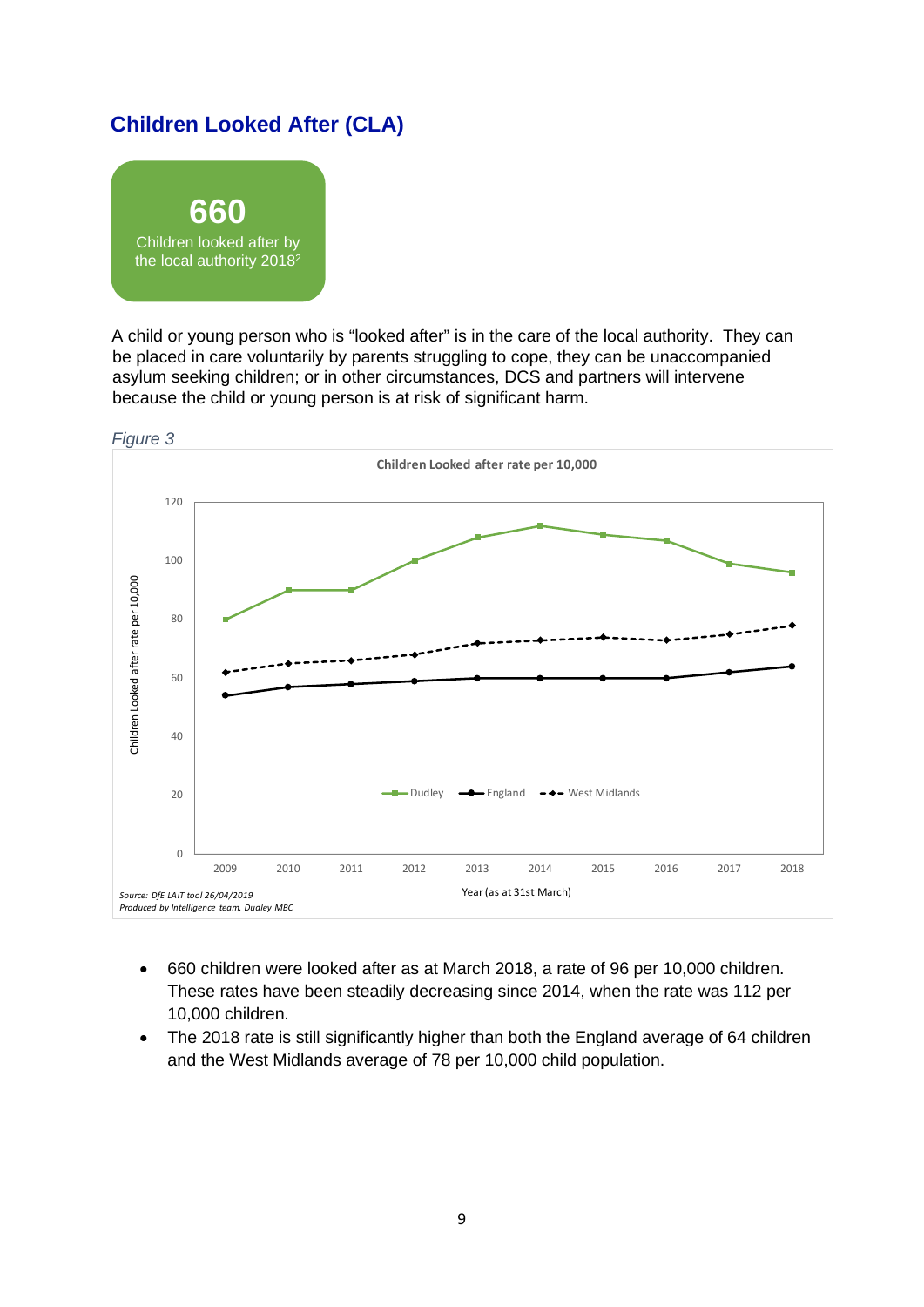## <span id="page-9-0"></span>**Child protection**

Children who have a Child Protection Plan (CPP) are considered to be in need of protection from either neglect, physical, sexual or emotional abuse; or a combination of one or more of these. The CPP details the main areas of concern, what action will be taken to reduce those concerns and by whom, and how professionals, the family and the child or young person (where appropriate) will know when progress is being made. 408 children were subject to a CPP in Dudley during 2017/18



*Figure 4*



- There has been an increasing trend in the rate of children subject to a child protection plan since 2013.
- The rates have been higher than those for England and the West Midlands since 2016, although the gap has narrowed slightly between 2017 and 2018.

The rate per 10,000 children in the various child protection categories are presented in figure 5 below.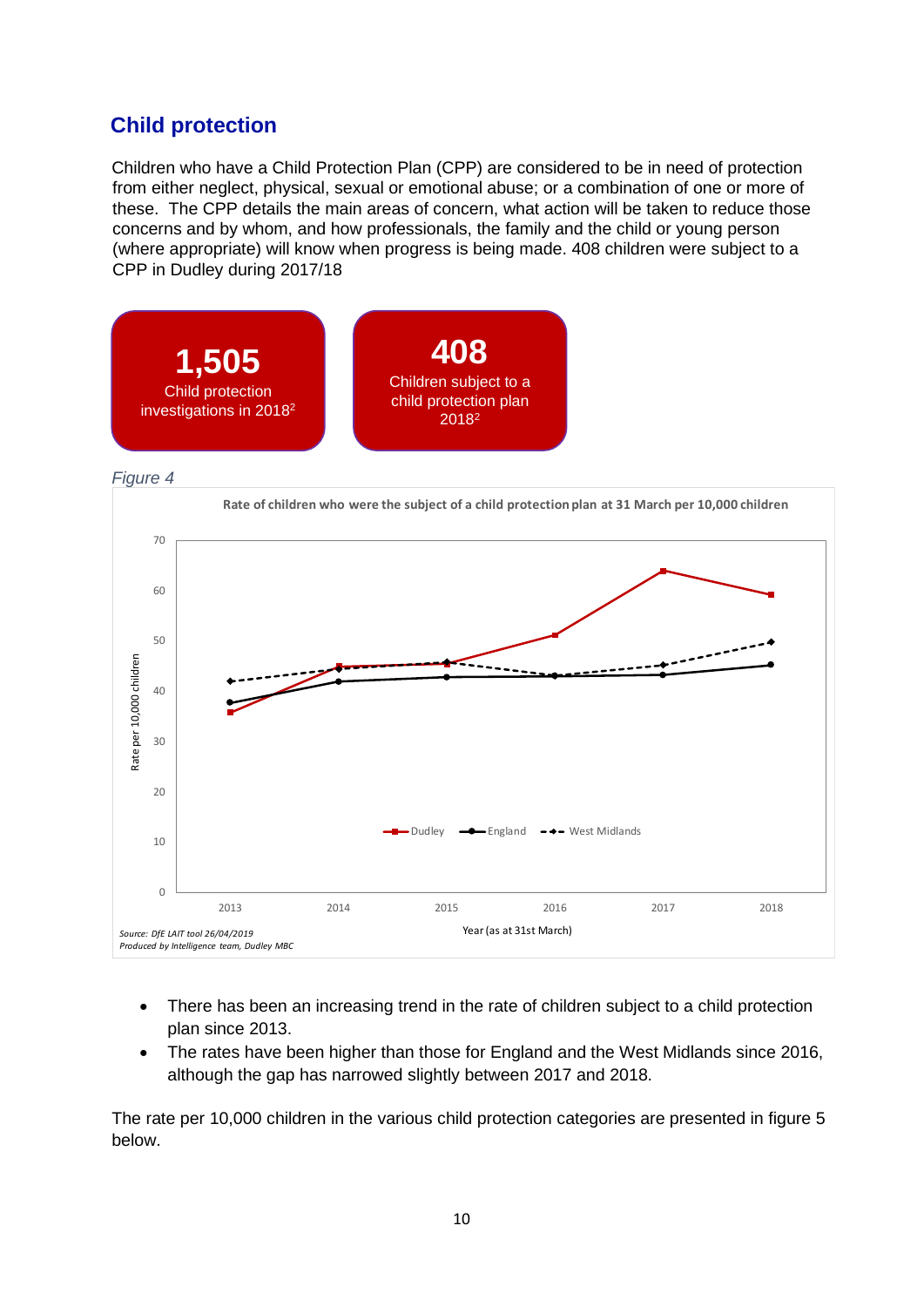



- The categories with the highest rates of CPPs in Dudley are emotional abuse and neglect in 2018.
- There has been an increasing trend in the rates in both of these categories with a particularly steep increase in cases of emotional abuse from 2015.
- The rates of CP plans due to physical and sexual abuse have remained fairly stable since 2013, but have both shown a slight decrease in 2018.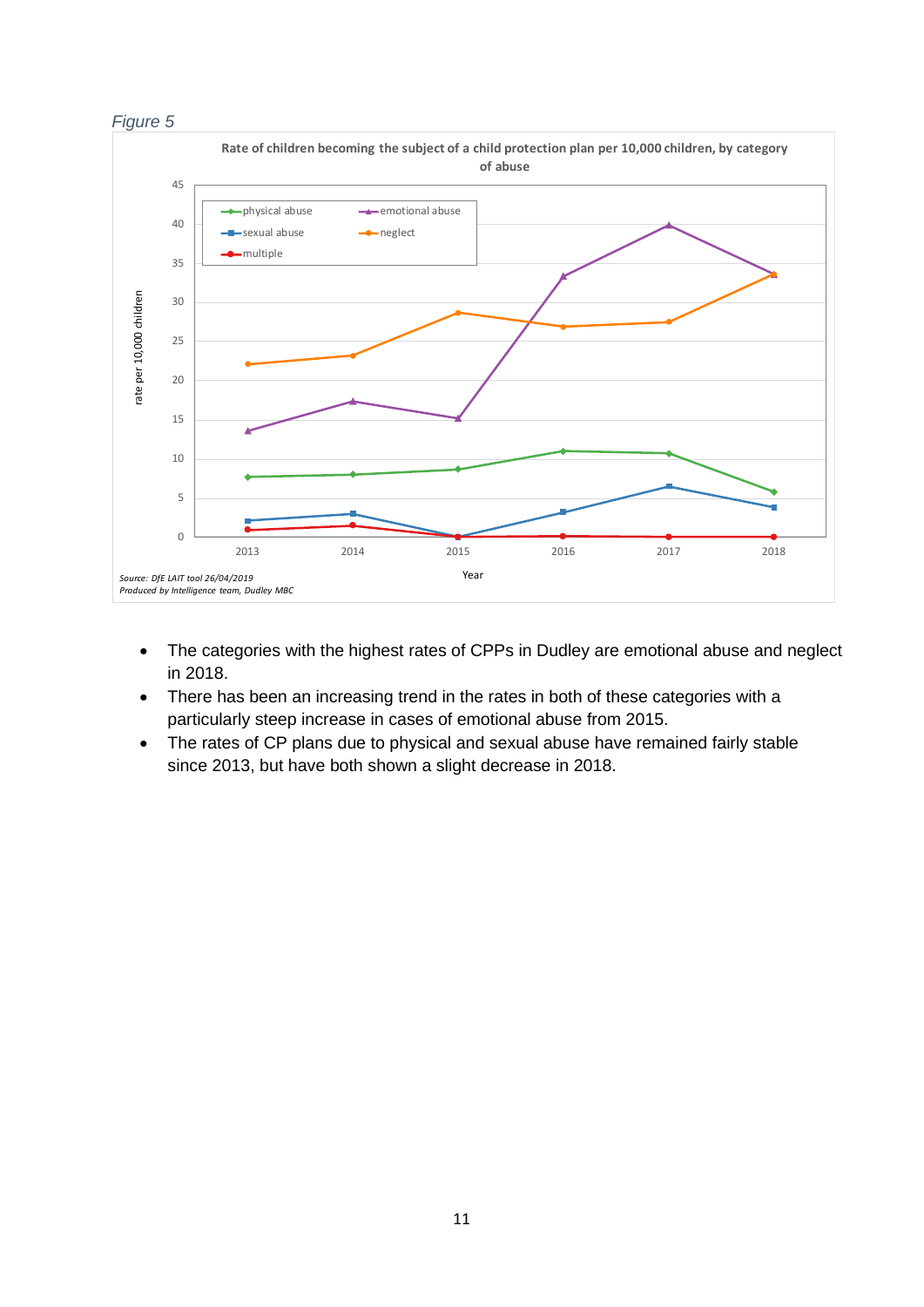

- In 2018, Dudley had a higher rate of CPPs due to emotional abuse than England and the West Midlands.
- The rates for physical and sexual abuse are similar to national and regional rates.
- The rate for neglect is similar in Dudley to the West Midlands as a whole, but higher than that for England.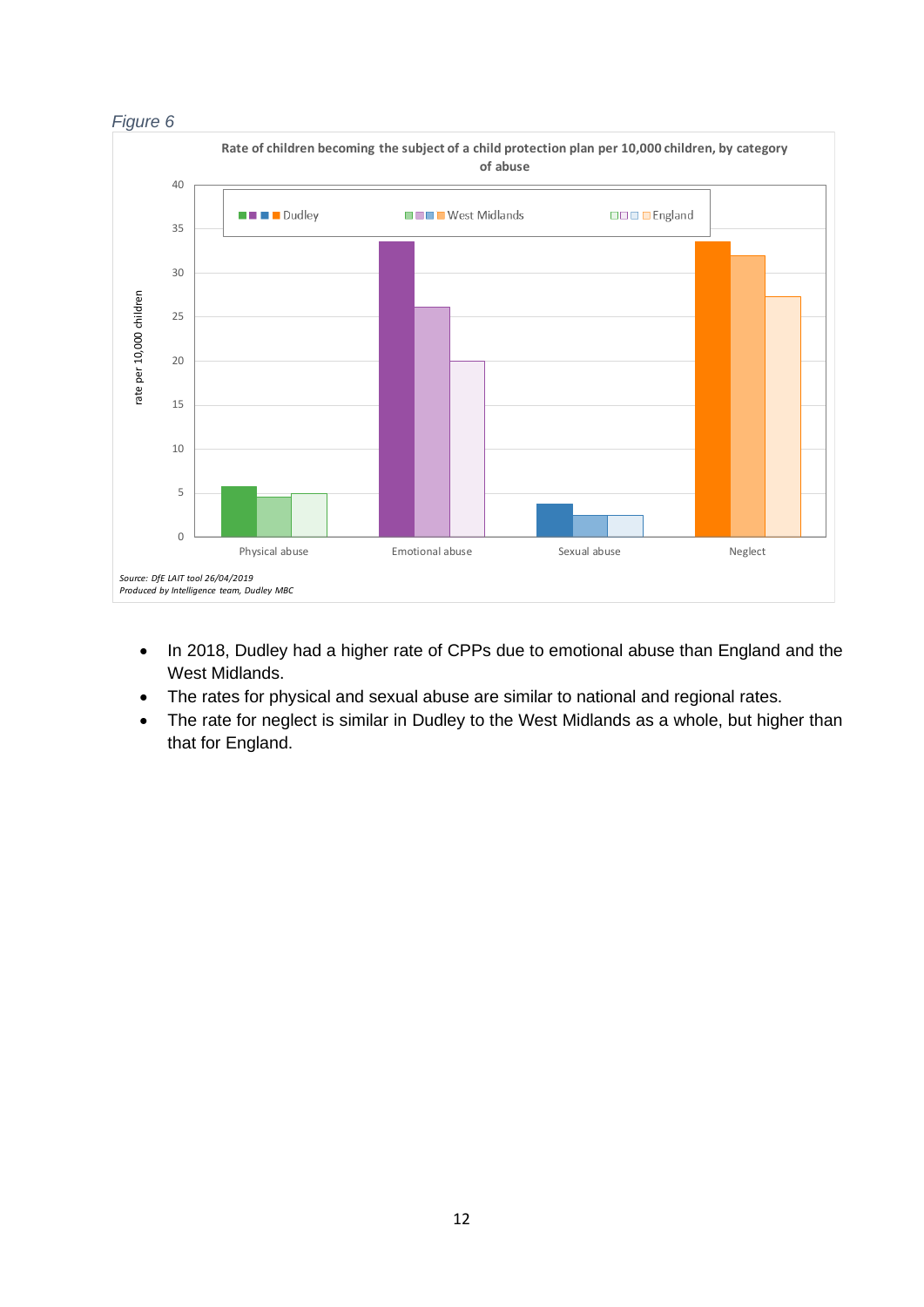## <span id="page-12-0"></span>**Neglect – The national picture**

In 2013 the NSPCC worked with the University of East Anglia to undertake a systematic analysis of neglect in serious case reviews in England between 2003 and 2011 to explore the circumstances in which neglect can be catastrophic and have a fatal or seriously harmful outcome for a child.

It looks at how risks of harm accumulate and combine and the points at which intervention might successfully have helped to contain these risks.

The research found that:

- Neglect is much more prevalent in serious case reviews than had previously been understood (neglect was present in 60% of the 139 reviews from 2009-2011)
- Neglect can be life threatening and needs to be treated with as much urgency as other categories of maltreatment
- Neglect with the most serious outcomes is not confined to the youngest children, and occurs across all ages
- The possibility that in a very small minority of cases neglect will be fatal, or cause grave significant harm, should be part of a practitioner's mind-set
- Practitioners, managers, policy makers and decision makers should be discouraged from minimising or downgrading the harm that can come from neglect and discouraged from allowing neglect cases to drift
- The key aim for the practitioner working with neglect is to ensure a healthy living environment and healthy relationships for children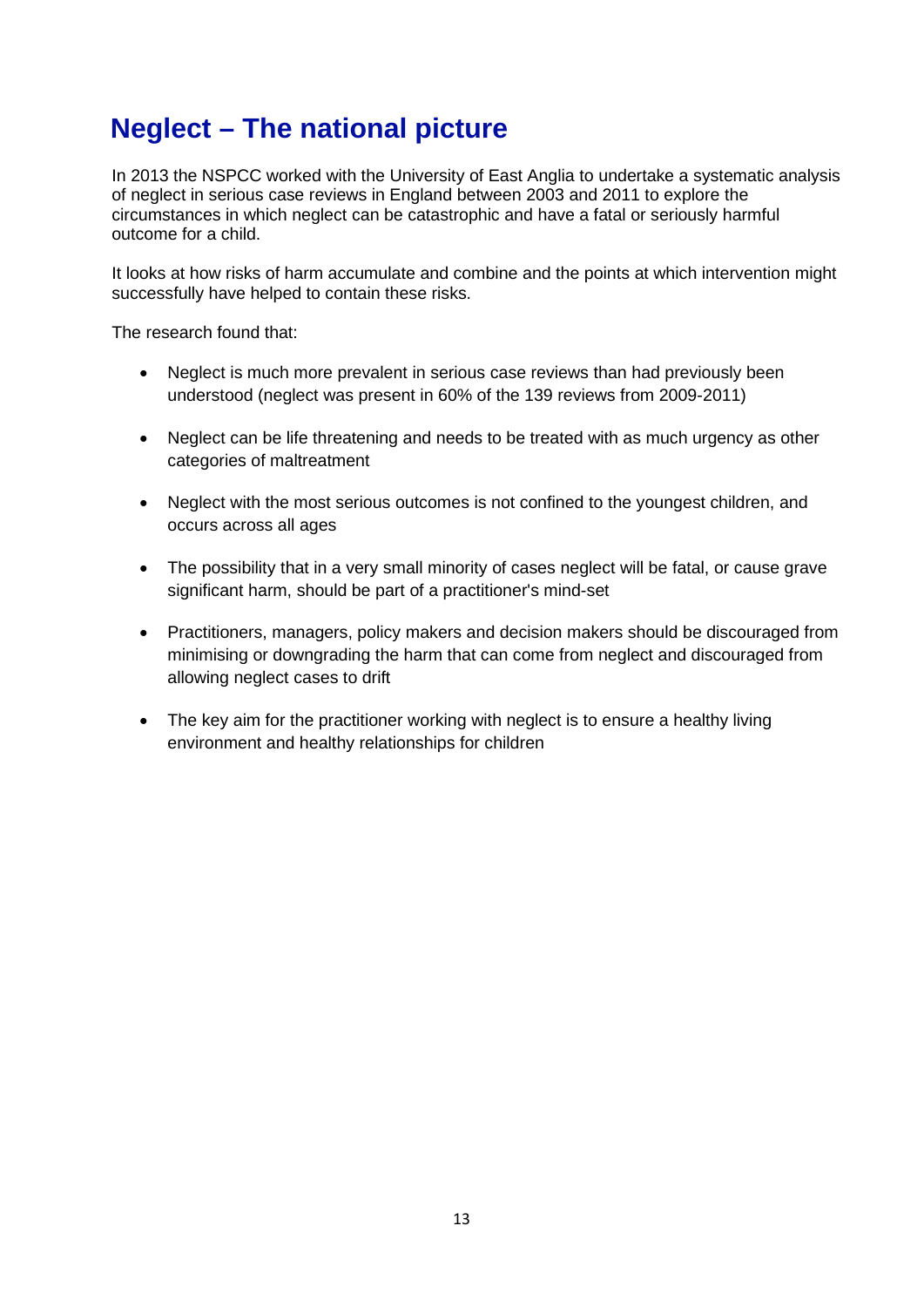## <span id="page-13-0"></span>**Neglect from a community perspective - What children, families, communities and practitioners said.**

Using participatory approaches over 600 people were engaged on our journey to better understand what neglect means to our children families and communities. Engagement took place with young people, front line officers, decision makers, family centre staff, schools, community volunteers, faith groups and local residents.

14 young people aged between 14 and 21 were trained in participatory appraisal training, and used these approaches to help undertake our research.



Four questions were asked: What helps children and young people thrive? What stops children and young people from thriving? What is child/young person neglect? What do you think would help children and young people thrive in Dudley?

#### **Findings**

The following findings were drawn from the participatory appraisal approach:

- The issues are very complex so single messages will not work
- Child neglect is not a children specific issue but often a sign of a wider problem within a family, community or area.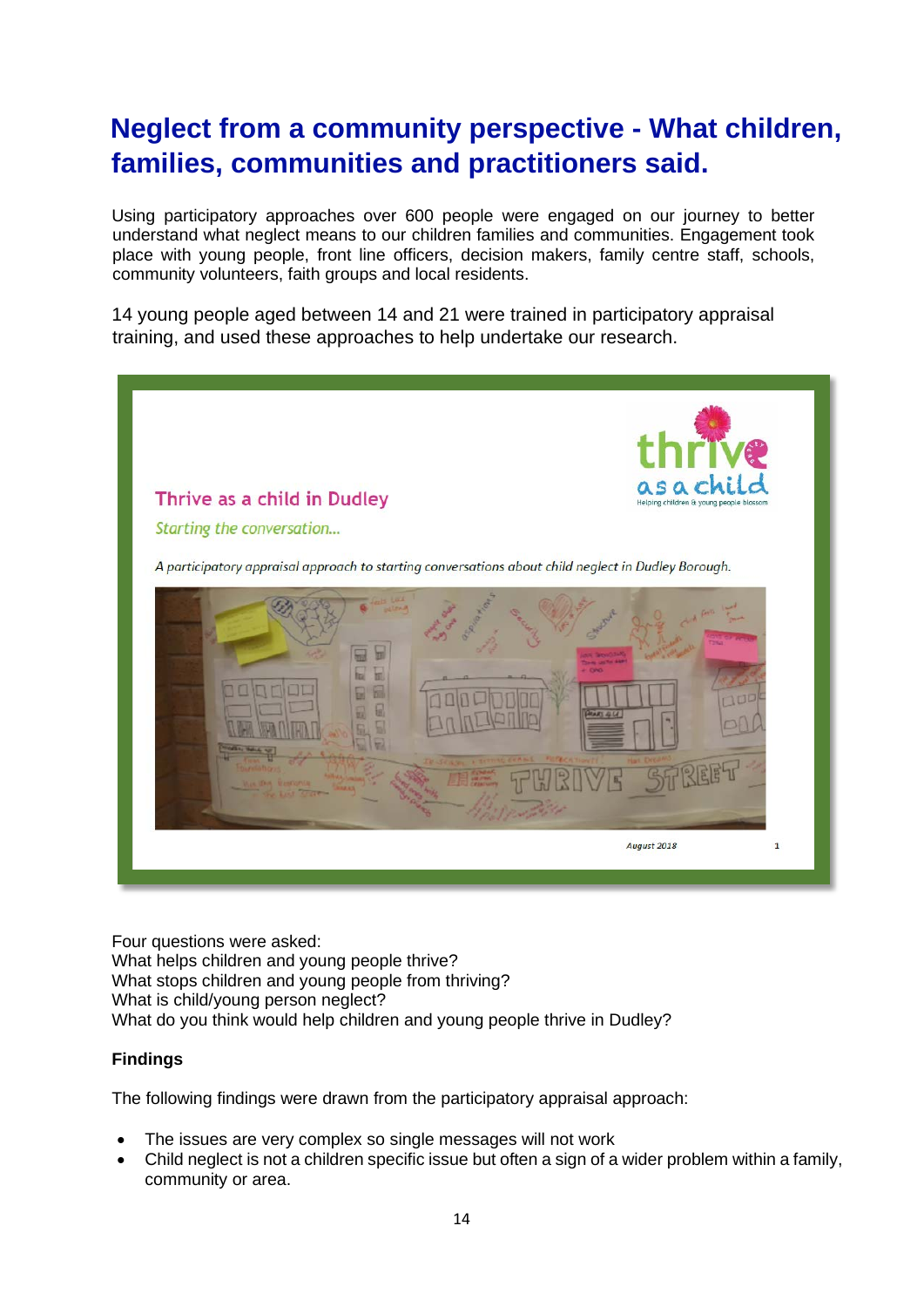- It's not just about children children are part of families and often extended families
- Important to consider how different cultures view what neglect is and different religious and cultural expectations
- Choice is key: Line of enquiry did the child have breakfast vs did the child want breakfast and was it available.
- Listening to personal experience is hugely important services need to reflect what people are saying
- Both adults and children need to know where to go for support
- There needs to be a focus on helping people to thrive rather than neglect

## <span id="page-14-0"></span>**What is neglect?**

## <span id="page-14-1"></span>**Definitions**

Neglect is very difficult to define as there are no clear cross-cultural standards for best or 'good enough' child-rearing practices.

Society generally believes there are necessary behaviours a caregiver must provide a child in order for the child to develop physically, socially, and emotionally. Although there can be an individual incident of neglect it is very important to notice patterns of neglectful behaviour rather than one off incidents.

Working Together to Safeguard Chil*dren* 2015, defines Neglect as:

*The persistent failure to meet a child's basic physical and/or psychological needs, likely to result in the serious impairment of the child's health or development. Neglect may occur during pregnancy as a result of maternal substance abuse. Once a child is born, neglect may involve a parent or carer failing to provide adequate food, clothing and shelter (including exclusion from home or abandonment); protect a child from physical and emotional harm or danger; ensure adequate supervision (including the use of inadequate care-givers); or ensure access to appropriate medical care or treatment. It may also include neglect of, or unresponsiveness to, a child's basic emotional needs<sup>6</sup> .*

The Government definition revolves around three key concepts:

- 1. **Persistent failure**. How persistent is persistent? Sometimes how long is too long depends on how old the child is. This has been widely demonstrated by the neurobiology studies of the last few years, indicating that children's organic brain growth as well as the development of synaptic pathways, forming memories and experiences are profoundly affected by neglectful experiences and exposure to neglectful environments. The first most critical period is the first 1001 days of life (from conception to a child's second birthday). The second more active synaptic activity of the brain occurs during adolescence. Persistent, therefore needs to be considered not only in relation to the length of time children and young people are exposed to such experiences, but also taking into account the extent in which these experiences are:
	- Intrusive: the depth by which they impact on the child/ young person's health and wellbeing.
	- Pervasive: the breath/ number of aspects of child development, situations, people, etc. which are being affected.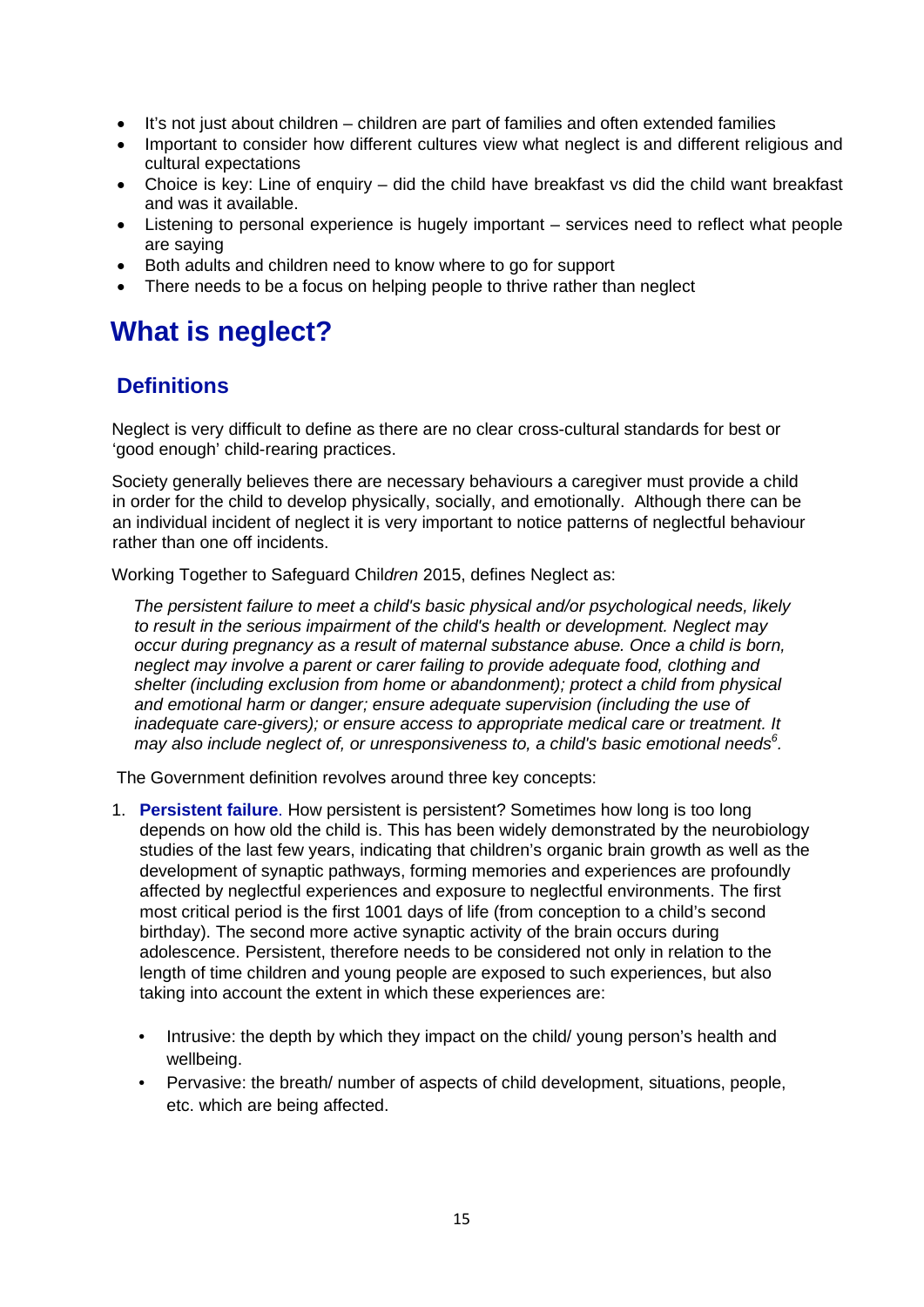As well as in relation to:

- The cumulative impact of individual experiences. Hindley and colleagues' systematic review of risk factors for the recurrence of maltreatment highlights the cumulative nature of neglect since it is the most likely form of maltreatment for a child to reexperience<sup>7</sup>.
- The frequency, type and intensity of parental neglectful actions (acts of omission).
- The meaning of the child/ young person for the parent/ carer/family; holding the child responsible for the problem (acts of commission).
- The absence of change.
- 2. **Likely to.** Predicting likelihood requires a good knowledge of child development, observation skills, an understanding of parenting and parenting capacity and the application in practice of relevant research.
- 3. **Serious impairment***.* This needs to be measured not only in relation to the impact of individual neglectful experiences but also the cumulative impact of those experiences on children and young people. 'The main theories that have helped us to understand the way in which cumulative harm impacts on children are child development (including early brain development), trauma and attachment theories. Researchers investigating brain development have used the term 'toxic stress' to describe prolonged activation of stress management systems in the absence of support. Cumulative harm may be caused by an accumulation of a single adverse circumstance or event, or by multiple different circumstances and events. The unremitting daily impact of these experiences on the child can be profound and exponential, and diminish a child's sense of safety, stability and wellbeing<sup>8</sup>

As well as the statutory definition, it is important to have regard to the specific needs of children that are often subsumed under the term 'failure to meet basic needs'. Professor Jan Horwath (2007) identified additional categories to consider.

These include:

- **Medical neglect** this involves carers minimising or denying children's illness or health needs, and failing to seek appropriate medical attention or administer medication and treatments.
- **Nutritional neglect** this typically involves a child being provided with inadequate calories for normal growth. This form of neglect is sometimes associated with 'failure to thrive', in which a child fails to develop physically as well as psychologically. However, failure to thrive can occur for other reasons, independent of neglect. More recently, childhood obesity resulting from an unhealthy diet and lack of exercise has been considered as a form of neglect, given its serious long-term consequences.
- **Emotional neglect** this involves a carer being unresponsive to a child's basic emotional needs, including failing to interact or provide affection, and failing to develop a child's self-esteem and sense of identity. Some authors distinguish it from emotional abuse by the intention of the parent.
- **Educational neglect** this involves a carer failing to provide a stimulating environment, show an interest in the child's education at school, support their learning, or respond to any special needs, as well as failing to complying with state requirements regarding school attendance.
- **Physical neglect** this involves not providing appropriate clothing, food, cleanliness and living conditions. It can be difficult to assess due to the need to distinguish neglect from deprivation, and because of individual judgements about what constitutes standards of appropriate physical care.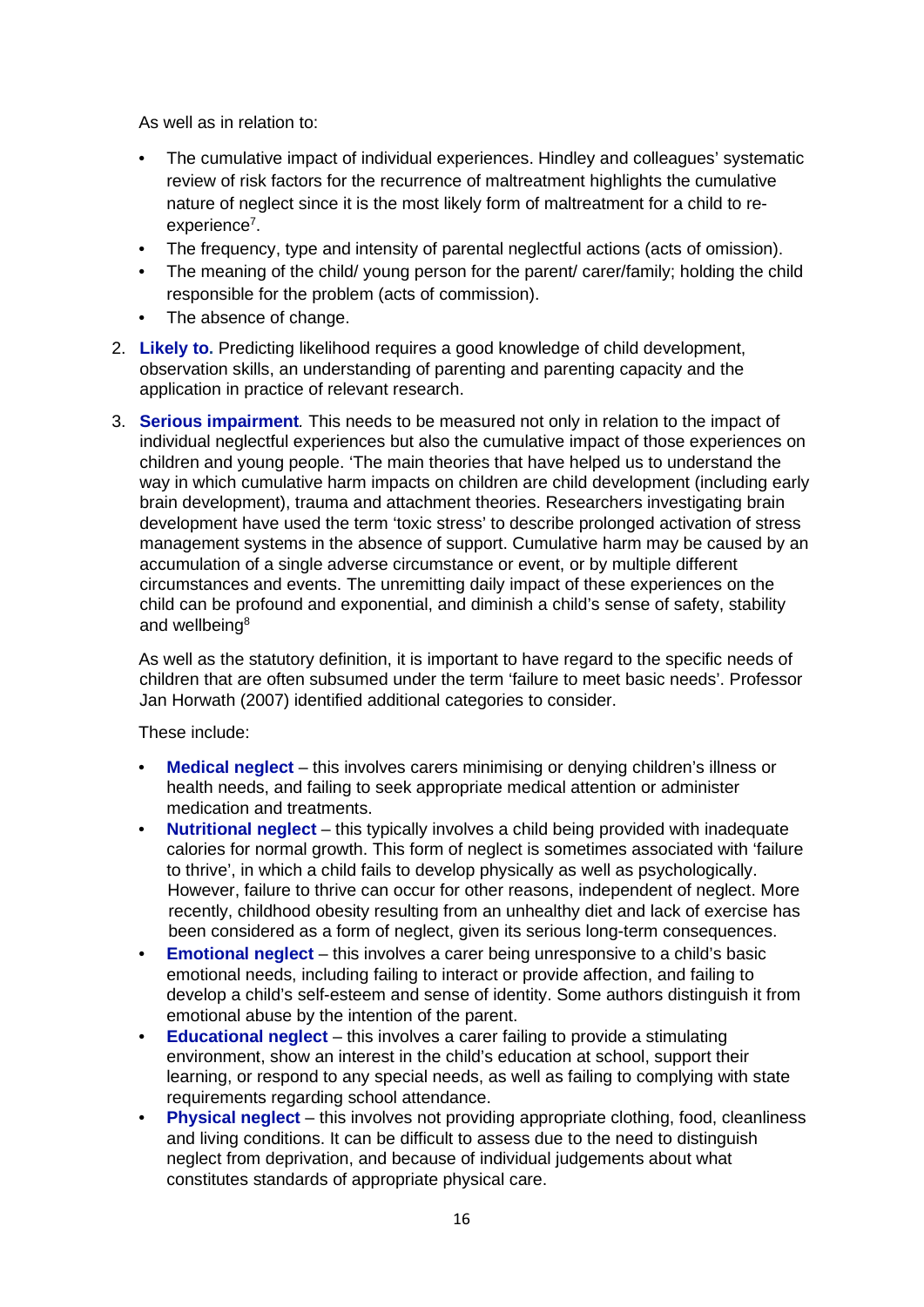• **Lack of supervision and guidance** – this involves a failure to provide an adequate level of guidance and supervision to ensure a child is physically safe and protected from harm. It may involve leaving a child to cope alone, abandoning them or leaving them with inappropriate carers, or failing to provide appropriate boundaries about behaviours such as under-age sex or alcohol use. It can affect children of all ages $^{\rm 9}$ . Parental supervision includes consideration for the child's safety according to the child's age and ability including the ability to anticipate potential dangers/risks and take appropriate action as well as the ability of parents to hold a child and their needs in mind, anticipating these needs and responding appropriately (being re-active and pro-active as required).

These observable factors relate to children's developmental needs including health, education, emotional and behavioural development, identity, family and social relationships, social presentation and self-care skills.

### <span id="page-16-0"></span>**Mental health outcomes**

Child maltreatment (including abuse, neglect and exposure to violence in the home through witnessing or experiencing domestic violence) has lifelong consequences; it represents a significant environmental risk for normal psychological and biological development often affecting children's ability to control their emotions and behaviour. The longer experiences persist and the later risk is escaped, the worse the outcome for children's mental health <sup>28</sup>. Studies have shown strong associations between all forms of maltreatment in childhood and a range of poorer child outcomes including depression, anxiety, post-traumatic stress, suicide, self-injury, severe and persistent behavioural problems, school failure, increased risk taking i.e. use of drugs and alcohol, sexual exploitation and crime<sup>329</sup>.

### <span id="page-16-1"></span>**Adverse childhood experiences and relationship to poor outcomes**

Adverse child experiences (ACEs) are an increasing international concern. ACEs arise from abuse and neglect of children and growing up in households where they are exposed to issues such as domestic violence or individuals with alcohol and substance misuse. There is a growing body of evidence that experiences during childhood have an effect on health of the individual throughout the life course. Children who experience stressful and poor quality childhoods are more likely adopt health harming behaviours during adolescence which can then lead to mental health issues and diseases such as cancer, heart disease and diabetes later in life. ACEs not only have an adverse effect on health but affected individuals are more likely to perform poorly in school, more likely be involved in crime and ultimately less likely to be a productive member of society.

People who experience ACEs as children often end up trying to raise their own children in households where ACEs are more common. Such a cycle of childhood adversity can lock successive generations of families into poor health, abusive and anti-social behaviour for generations.

Preventing ACEs can improve outcomes across the whole life course, enhancing individuals' well-being and productivity while reducing pressures and costs on public sector services<sup>10.</sup>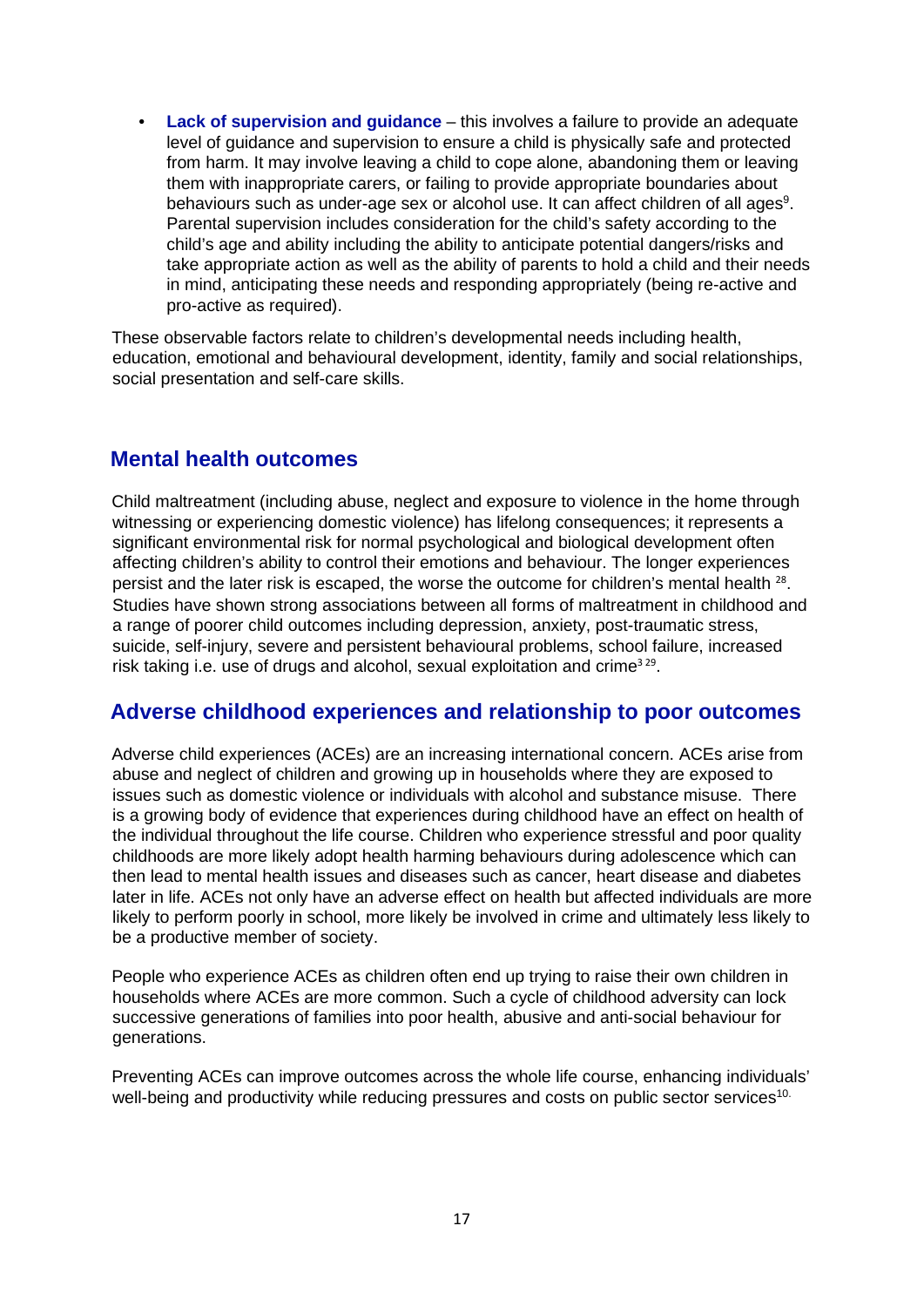## <span id="page-17-0"></span>**Neglect in special groups: SEN and children with disability**

The NSPCC suggests that the neglect of disabled children has been invisible. The heightened vulnerability to neglect of disabled children was measured and found to be 3.8 times more likely to be neglected<sup>11</sup>, for many reasons including stretching the family's capacity to be able to care; not being able to communicate their needs<sup>12</sup> and in part due to traits the child brings to the relationship with the parent<sup>13</sup> Kennedy and Wonnacott (2005)<sup>14</sup> emphasise the importance of addressing 'disabling barriers' including discrimination; lack of service provision; pity for carers affecting judgment; and the perception that a disabled child is somehow worth less. Brandon et al  $(2008)^{15}$ , in their review of Serious Cases warn of the 'start again syndrome', where practitioners, overwhelmed by the complexity of the family, put aside knowledge of the past and focus on the present, supporting parents to make a fresh start. Any new or re-assessment of a family must take into account the family's history in order to make sense of the present.

## <span id="page-17-1"></span>**Neglect in adolescents**

Neglect in the teenage years are no less harmful, yet is often overlooked or misinterpreted by professionals. They can be divided into two significant age groups 10-14 and 15+ years of age. Some behaviours that have been reported to characterise neglected adolescents are:

- Difficulty solving problems.
- Lack of creativity and language skills.
- Relatively easy onset of frustration or anger.
- Poor and/or inconsistent school achievement.
- School absences leading to School dropouts.
- Arriving early to and leaving late from school, avoiding going home.
- Withdrawn or passive OR Hyper alert and watchful.
- Low self-esteem, anxiety, depression, prone to suicide.
- Inability to trust or overly-compliant.
- Lack of recognition with regard to Nutrition.
- Drug and Alcohol abuse and early sexual activity.
- Anti-social behaviour, young people getting into trouble; and violent conduct.
- Lack of attention to medical needs.

Adolescents may also find their home situation too difficult to bear and end up running away, further putting themselves at risk for even more dangerous situations, for example exploitation , sexual exploitation and domestic abuse. The interaction of agencies who work with the adolescents needs to be joined up and often creative, working to include the parents/carers and the young person. The work needs to focus upon facilitative parenting, supporting the development of life skills leading to safe independent living<sup>16</sup>.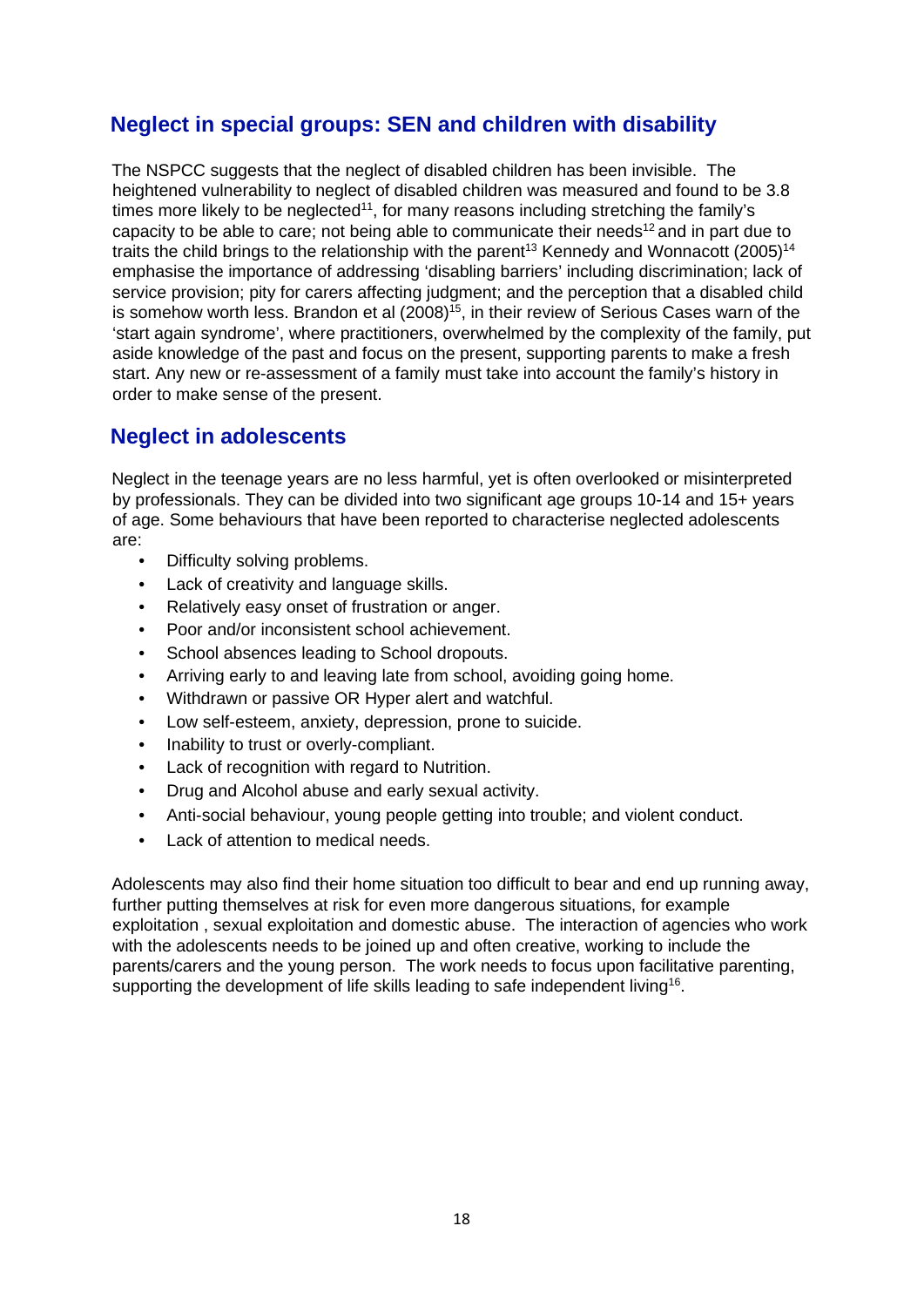## <span id="page-18-0"></span>**Preventing neglect**

There is growing consensus, backed by a wide body of research, that providing children and families with help before a problem emerges or at an early stage prevents children from suffering unnecessary harm, improves their long-term outcomes and is more cost effective than reactive services<sup>17 18 19 20</sup>.

Neglect can be prevented and stopped once it starts<sup>21, 22</sup>. At one time or another, all parents face difficulties in their lives that can make parenting hard but providing timely and high quality advice, support and interventions for parents can in many cases prevent these difficulties leading to neglectful parenting and children experiencing harm as a result.

Children and young people can be protected from possible neglect by identifying circumstances which put parents or caregivers under stress, and getting them the right help at the right time. Preventing child neglect needs action from everyone including parents, communities, universal services and government to work together to keep children safe and help them thrive. Parents may be dealing with complex problems that directly impact on their ability to meet their children's needs which may include domestic abuse, drugs and alcohol misuse and mental health problems. External factors such as financial problems and poor housing or homelessness can make it more difficult for parents' to meet their children's needs.

## <span id="page-18-1"></span>**Early Help**

Once concerns are identified, early help can be provided by universal services or by targeted specialist services. Practitioners working in universal health, community, education and a variety of other services have a key role to play in providing early help for neglect. Ways in which practitioners can provide early help include:

- Talking to a child and their parents or carers about the concern, in order to understand the unmet need.
- Collecting information about a child and their family.
- Identifying which services are best placed to help a family by initiating an early help assessment or other assessment framework.
- Monitoring a child's situation.
- Providing direct practical and emotional support to a child and/or their parents. Signposting families to other specialist services where necessary.

A range of specialist services can provide early help to prevent child neglect as well as support families after neglect has been identified. Specialist services include social services, housing services, drug and alcohol services and support from voluntary organisations.

Early Help services can also be provided to families through a range of evidence based programmes that aim to improve parenting practice.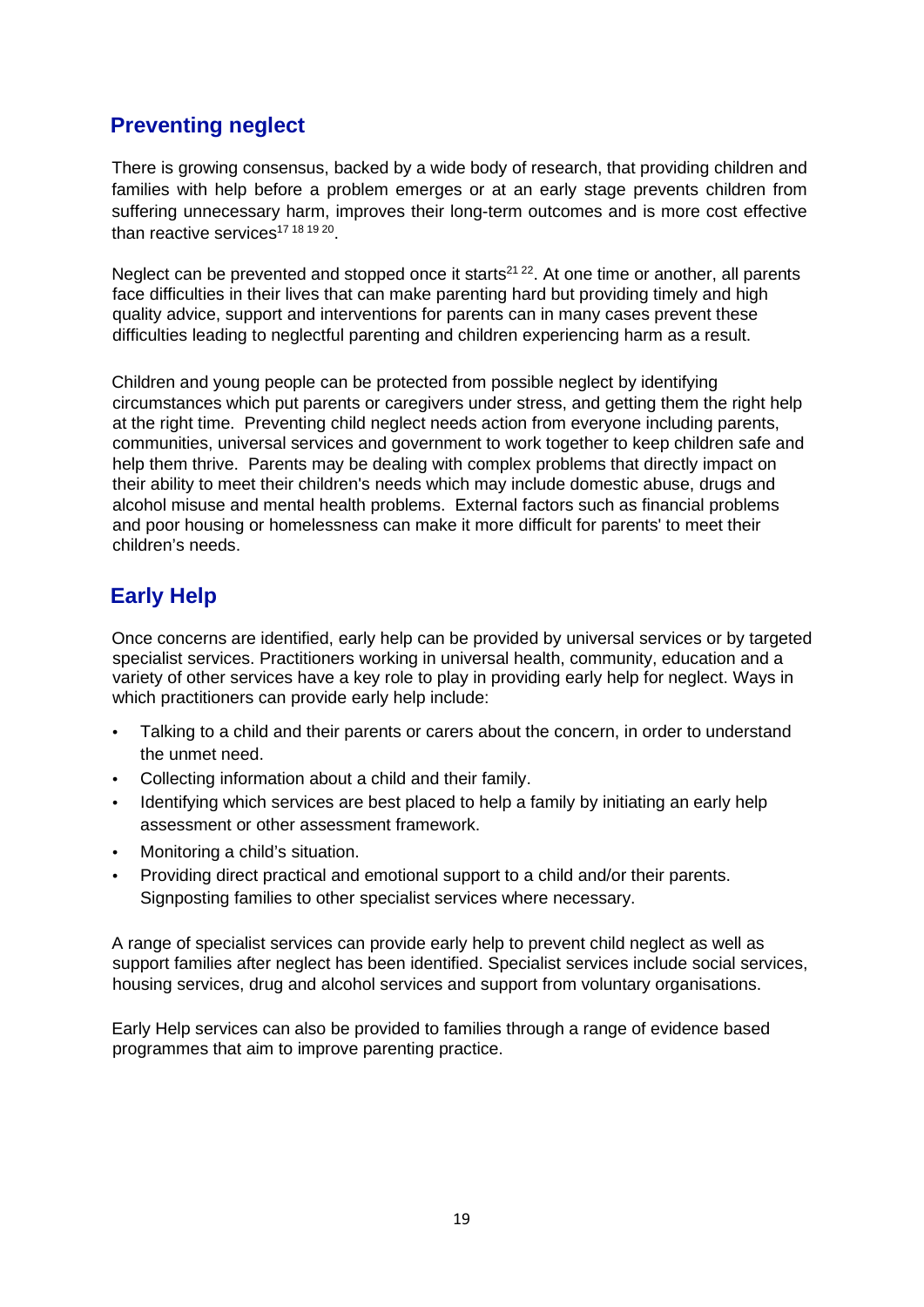## <span id="page-19-0"></span>**Parenting - Assessment and intervention**

Improved parenting is the cornerstone of child maltreatment treatment and prevention Stevenson (2007)<sup>23</sup> suggests "there are six pre-requisites for a good enough assessment of *parenting:* 

- Knowledge of evidence on specific effects of parental issues on care-giving e.g. substance misuse, learning disability.
- Ongoing regular re-appraisal of the situation.
- A realistic picture about the parents' will to change.
- Realistic expectations of what is 'good enough' parenting.
- Identification of individual needs.
- Impact of poverty as an integral part of the assessment, not just a 'context' but as a daily stressor.

The provision of evidence-based parenting programmes are important because they aim to ensure that support provided to families is based on sound theory, research and experience of what works best. Two parenting programmes rank particularly highly. These are 'Incredible Years (Webster Stratton 1991), and Triple P (Sanders et al. 1999) and are particularly potent when run in early childhood and in group format.

## <span id="page-19-1"></span>**Adverse Childhood Experiences (ACEs)**

Preventing ACEs and by identifying and providing interventions for those at risk of ACEs can help break the cycle of neglect and poor outcomes for individuals, their families and communities . By identifying individuals who have experienced multiple childhood traumas and putting support in much earlier, services will be better placed to support individuals to break the negative cycle of intergenerational issues.

Research shows that resilience helps reduce the effect of ACEs .Protective factors are internal and external resources that can help build resilience.

Parents individuals, communities, professionals can help children by;

- Gaining an understanding of ACEs
- Creating environments where children feel safe emotionally and physically
- Helping children identify feelings and manage emotions
- Creating protective factors at home, schools and in communities.

Protective factors are;

- Parental resilience
- Nurturing and attachment
- Social connections
- Concrete supports
- Knowledge of parenting and child development social and emotional competence of children.

Programmes that encourage attachment, healthy relationships, promoting and protecting mental health are key to preventing ACEs. The evidence base for reduction of ACEs supports investment in the early years including; Health visiting, home visiting programmes,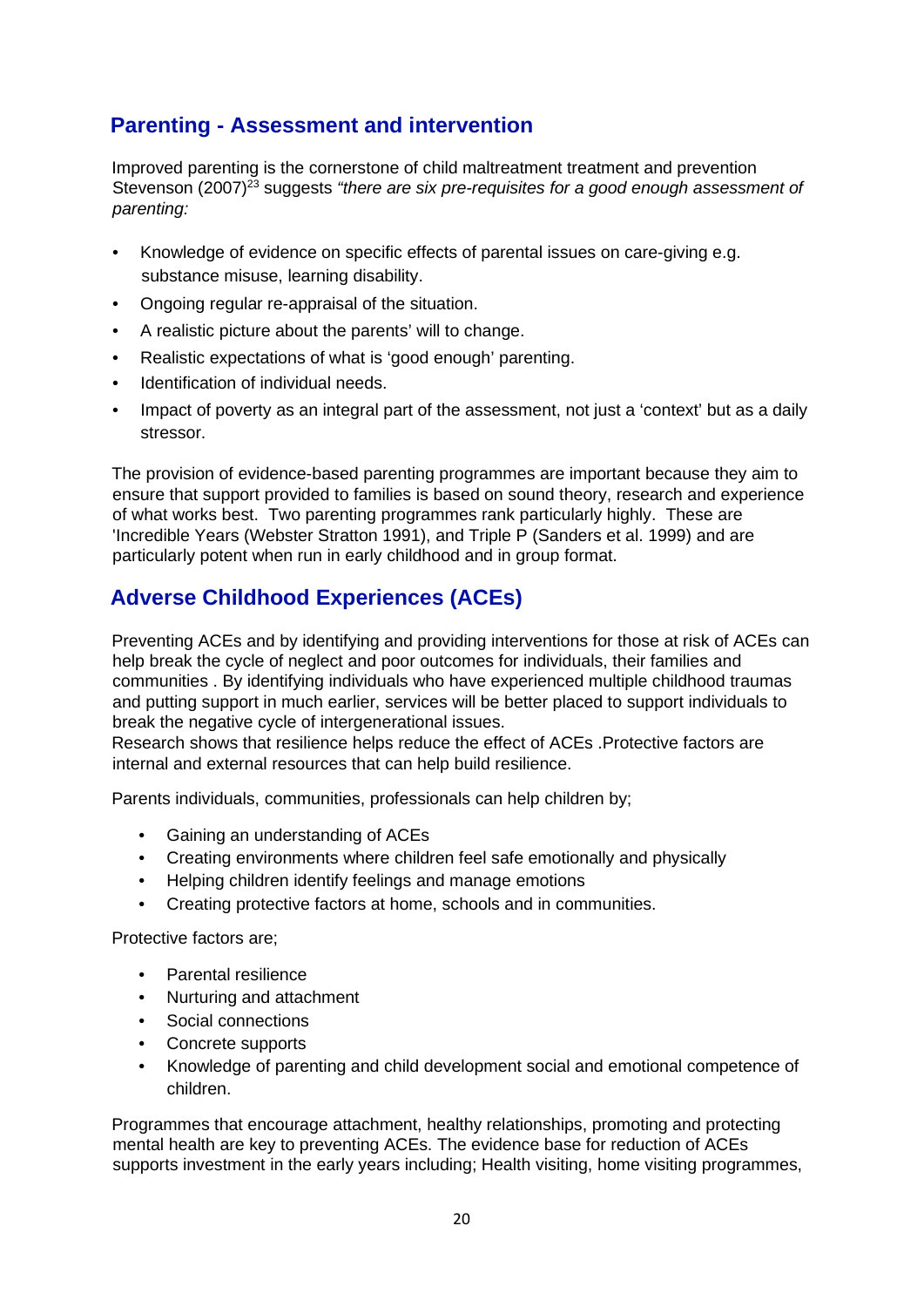Family Nurse Partnership, parenting programmes, maternal mental health, child-parent psychotherapy etc.

### <span id="page-20-0"></span>**Enabling communities to support families**

Building community resilience and using strength based community approaches are an important foundation for supporting our children and young people.

Communities have an important role to play in preventing and intervening early in child neglect and adverse childhood experiences. To make a difference, we need to make sure everyone in our communities can recognise the signs of child neglect, understand why it happens and what they can do to help, feel confident and supported to help and know how to find help if they are experiencing difficulties in their own family.

Preventing neglect and safeguarding children is 'everyone's business'. This message needs to be communicated widely and communities must be empowered to recognise and address neglect.

### **Neglect assessment**

Following a thorough scoping exercise of neglect assessment options the previous Dudley Safeguarding Children Board chose the NSPCC Graded Care Profile 2 (GCP2) as the assessment tool to be used across the children's workforce in Dudley. The use of the licensed tool provides an evidence based, tested approach recognised nationally and used across the region.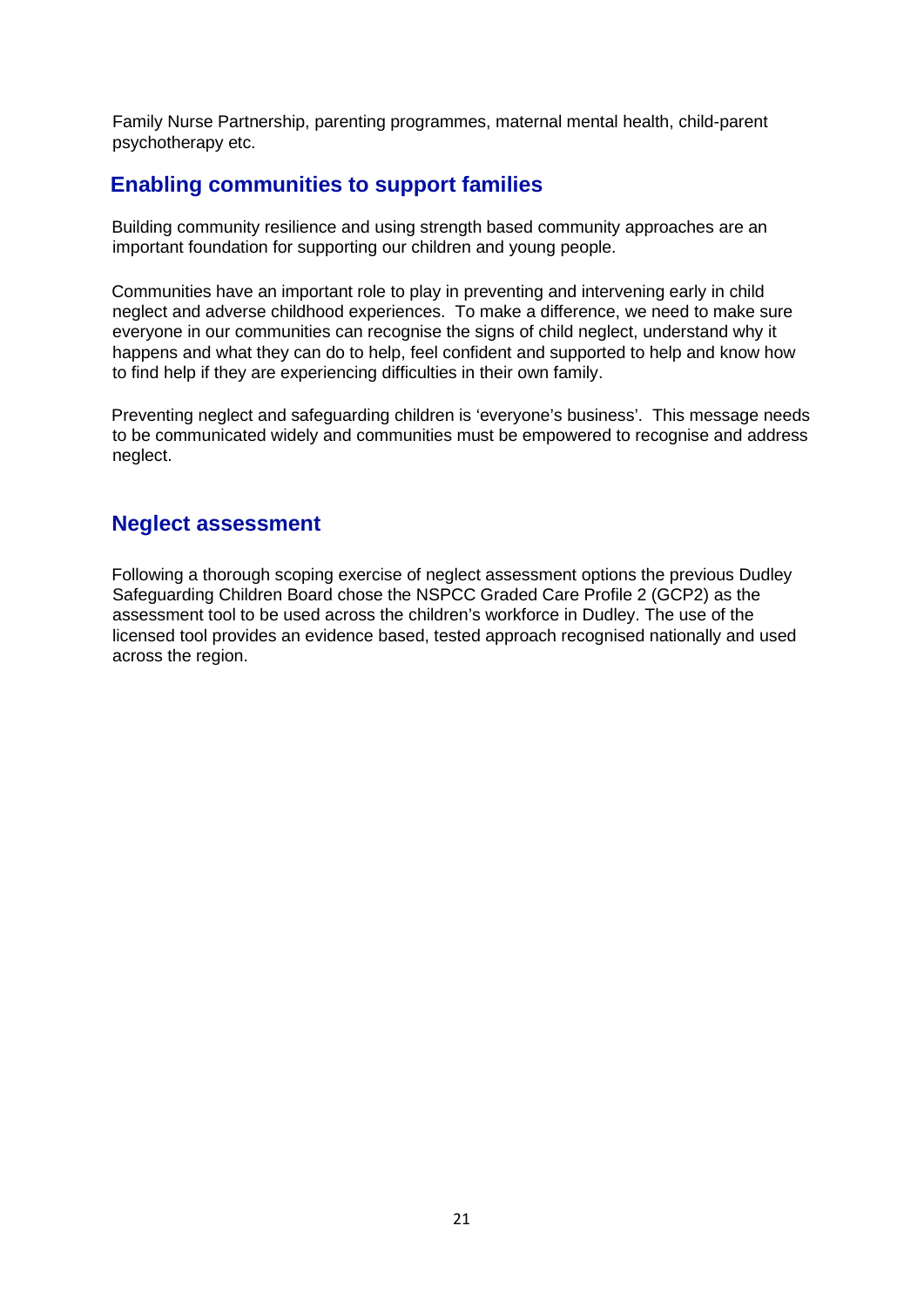### <span id="page-21-0"></span>**What will make a difference?**

The three key building blocks (fig 1) that underpin actions to prevent neglect are:

#### Knowledge and awareness matters

Increasing knowledge and awareness of healthy child development, neglect and helpseeking in children and young people, parents,<br>community members and practitioners.

Increasing staff in universal services' knowledge of how to provide early help to parents and children.

#### **Relationships** matter

Positive and trusting relationships between children and practitioners.

Positive, trusting and challenging relationships between parents and professionals.

Community support for parents.

Increasing universal services capacity through pastoral support.

Multidisciplinary team meetings.

#### Evidence-based responses matter

Evidence-based tools to support earlier identification and assessment of neglect.

Evidence-based services for preventing and addressing neglect.

Understanding unmet need.

Evidence-based strategic, multi-agency early help provision.

> Accessible and effective LSCB threshold documents.

> > NSPCC 2015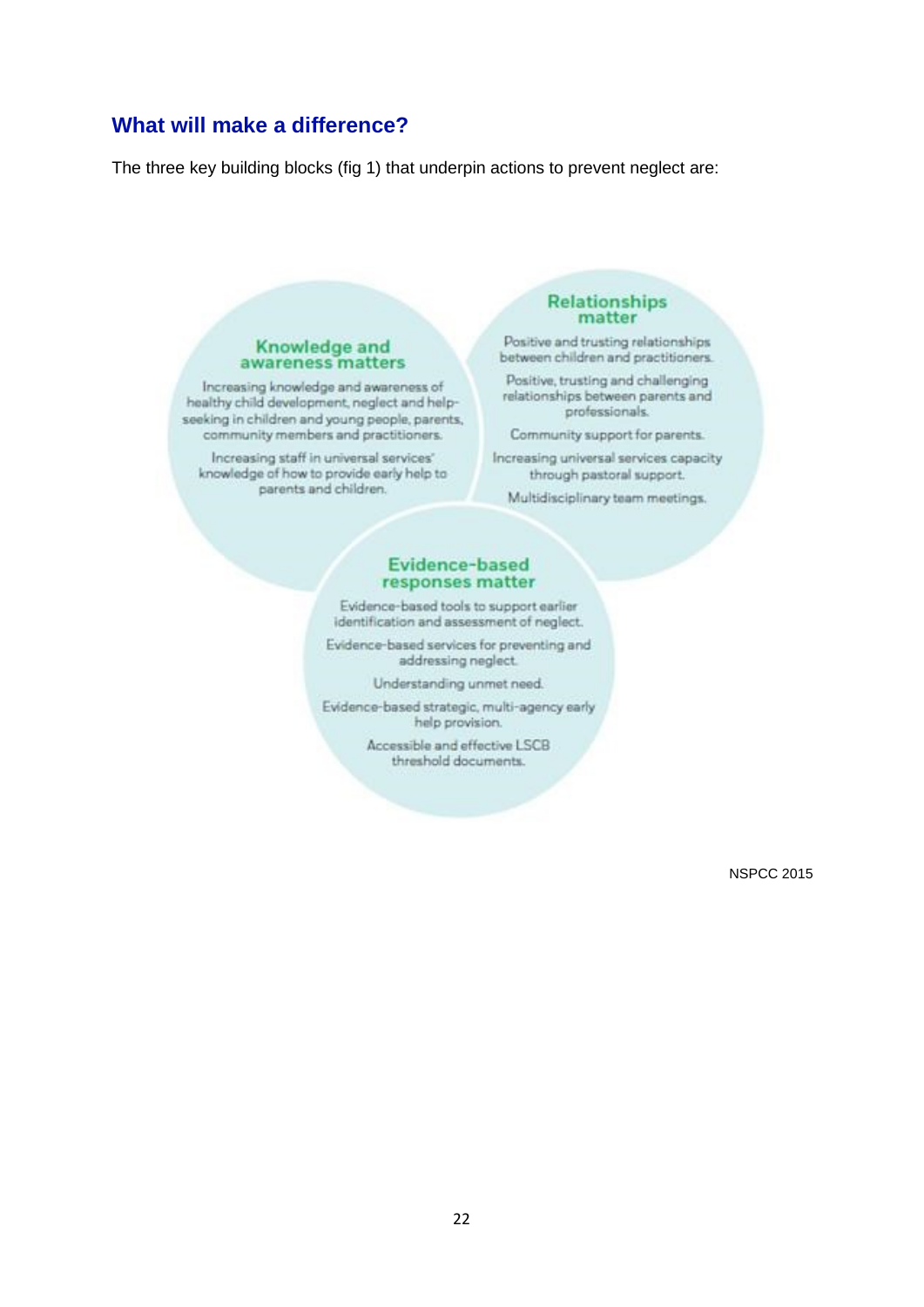## <span id="page-22-0"></span>**Ofsted's guidance and recommendations on addressing Neglect**

In its March 2014 report "In the child's time: professional responses to neglect", Ofsted $^{26}$ suggests that local authorities should:

- Ensure that there is robust management oversight of neglect cases, so that drift and delay are identified and there is intervention to protect children where the risk of harm or actual harm, remains or intensifies.
- Prioritise the training and development of front-line practitioners, focusing on the skills needed to engage in direct work with families and the development of good assessments that describe what life at home is like for children.
- Support social workers and managers in the use of models and methods of assessment that enable them to effectively describe and analyse all risk factors in cases of neglect and then take decisive action where this is required.
- Prioritise the development and use of plans to support and protect children suffering from neglect, ensure that those plans set out clearly, with timescales, what needs to change and the consequences of no or limited change; plans should be subject to routine management oversight given the complexity of work with neglected children.
- Ensure that social workers have specialist training and supervision to enable them to exercise professional authority and challenge parents who fail to engage with services, particularly when their children are subject to child protection plans; this process should be subject to robust, regular management oversight and practice audit.
- Ensure that there is clarity about the threshold for care proceedings to be initiated in cases of neglect, and that the threshold is understood, consistently applied and monitored by local authority social care staff, senior managers and their legal advisers.
- Oversee the written evidence presented to courts so that it is clear, concise and explicitly describes the cumulative impact of neglect on the daily life of the child.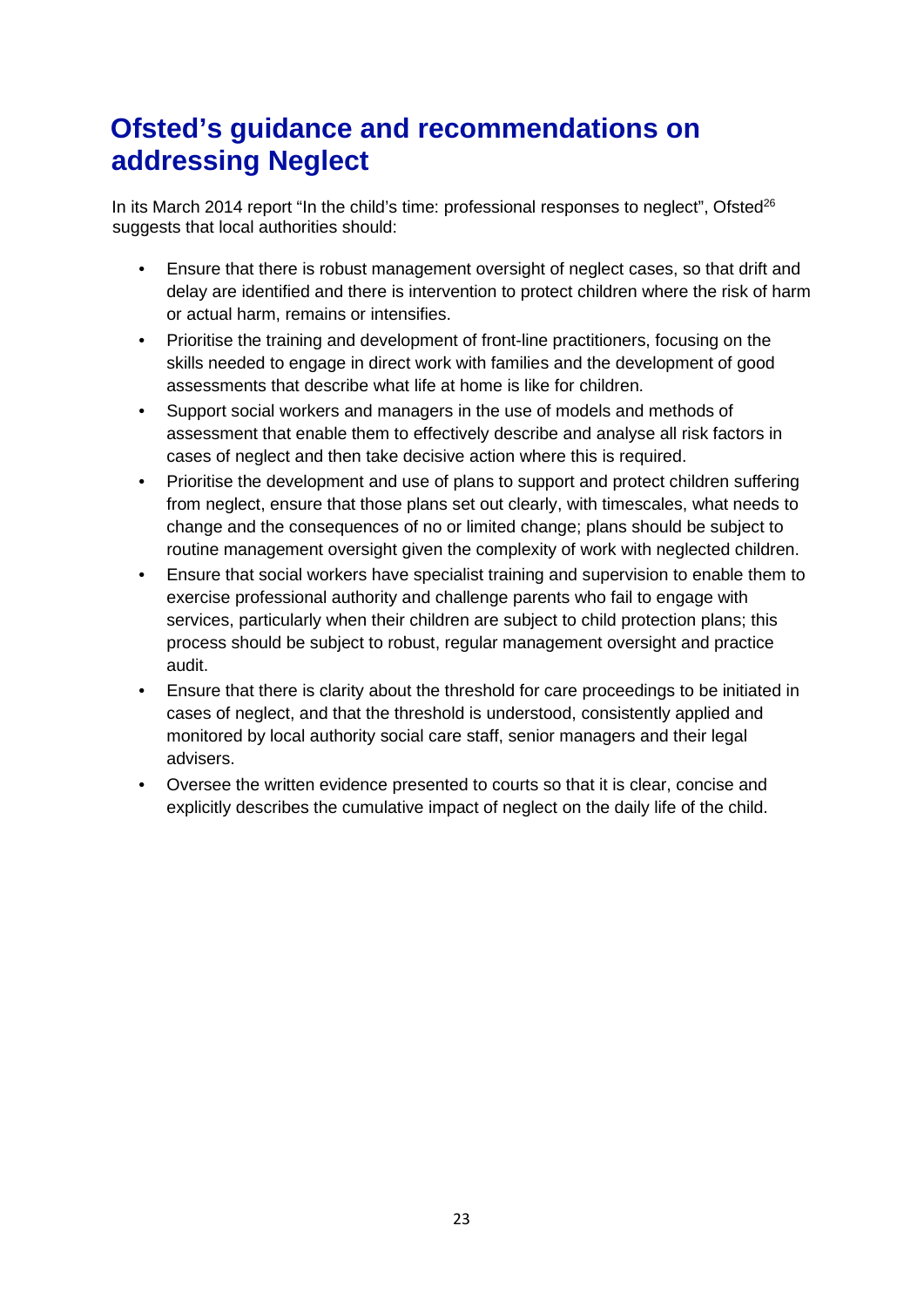## <span id="page-23-0"></span>**Priorities for action**

Prevention, early recognition and management of neglect is a priority in Dudley and building on the strategic priorities, our priorities for action are:

Improved strategic commitment to understanding service need and provision

- A collective commitment to tackle neglect across the partnership and demonstration of effective leadership in driving forward changes required.
- Cross fertilisation of this strategy into relevant strategies, policies such as Emotional Health and Wellbeing Strategy, Adverse Childhood Experiences strategy, Parenting Strategy, Early Help Strategy, Healthy Child programme, Better Births etc…
- Senior management commitment and support to sign up to the vision and aims and objectives of this strategy.

Improved awareness understanding and early recognition of neglect underpinned by common language approach.

- Comprehensive training offer induction through to targeted, including bespoke training as needed to meet the needs of the most vulnerable children including adolescent and children with special needs and disabilities.
- Prioritise social care workforce and those working with the most vulnerable groups.
- Develop multimodal communication approaches to raising awareness of neglect targeted in a range of settings including schools.

#### Prevent, minimise incidents of neglect and improve the effectiveness of responses to neglect

- Mandatory tool adopted for Dudley (Graded Care Profile 2) for prevention, identification and to support intervention.
- Robust data capture system in place to monitor patterns of neglect to help inform prevention, early intervention and early help approaches.
- Ensure prevention of neglect is given equal priority to addressing neglect through implementation of evidence based programmes for example parenting and early help.
- Improvement in the quality of the multi-agency response to children and families living with neglect captured though case reviews, audit and voice of children and families.
- Professionals receive effective supervision to prevent drift and delay and develop their confidence and ability to analysis risk to children and young people.

#### Improved community participation, including voice of children and young people

- Build upon the community participatory work and recommendations to shape further engagement and dialogue with communities on neglect.
- Focus on a community strengths based approaches to include 'Thrive' and restorative practice.
- Capture the outcomes of children and families through case studies demonstrating voice of child at centre of decision.